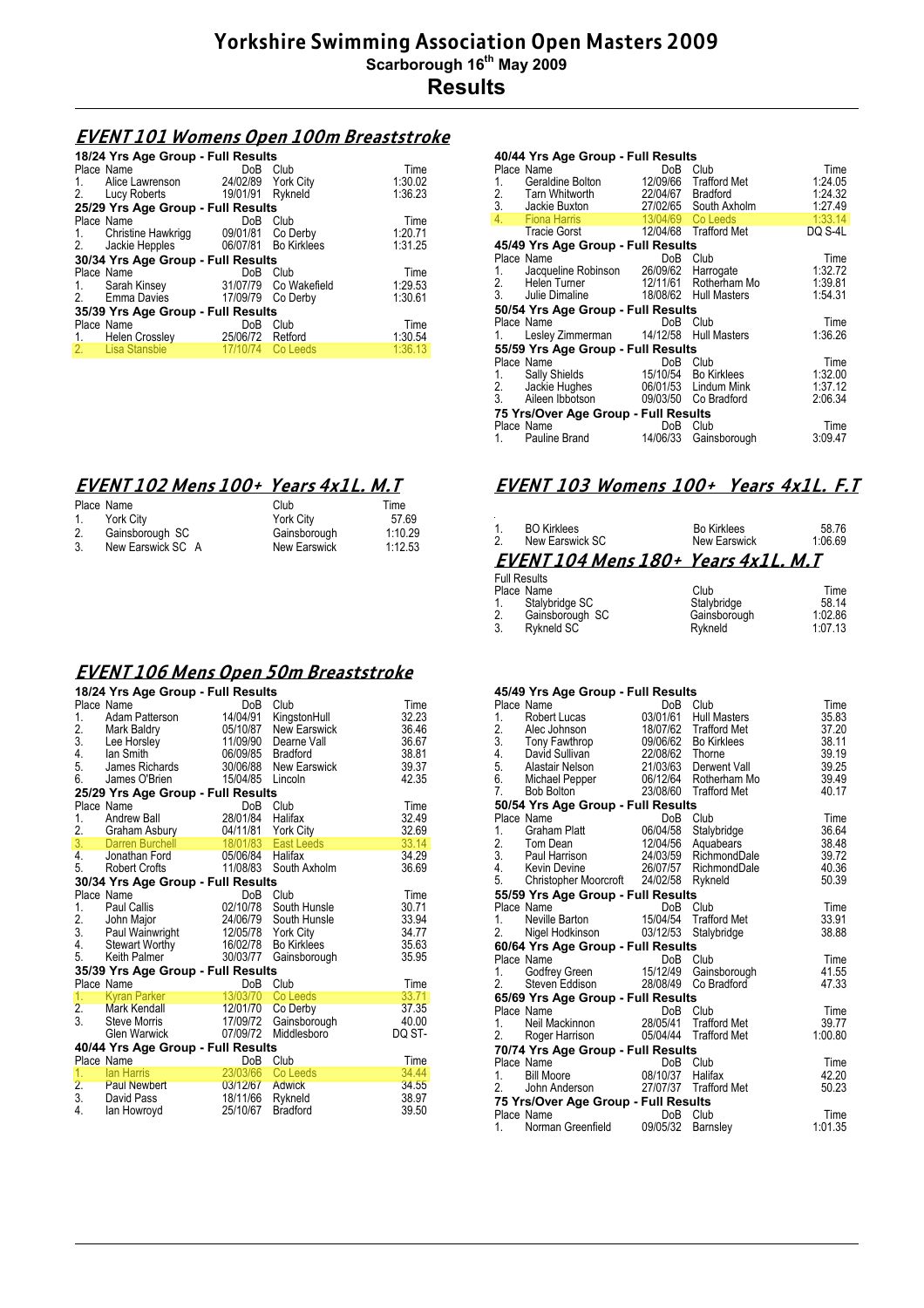# **EVENT 107 Womens Open 50m Backstroke**

|                   | 18/24 Yrs Age Group - Full Results                                 |          |                    |       |  |
|-------------------|--------------------------------------------------------------------|----------|--------------------|-------|--|
|                   | Place Name                                                         | DoB      | Club               | Time  |  |
| 1.                | Claire Shortt                                                      | 14/11/87 | Rotherham Mo       | 33.54 |  |
|                   | 2. Nicola Nunns<br>3. Alice Lawrenson                              | 12/07/89 | Co Wakefield       | 33.76 |  |
|                   |                                                                    | 24/02/89 | <b>York City</b>   | 37.15 |  |
|                   |                                                                    | 24/08/90 | Kingfishers        | 37.68 |  |
|                   | 4. Jessica Oldcorn<br>5. Emily Broadbent<br><b>Emily Broadbent</b> | 16/01/89 | New Earswick       | 40.67 |  |
|                   | 6. Lucy Roberts                                                    | 19/01/91 | Rykneld            | 41.14 |  |
| 7.                | Samantha Brain                                                     | 09/06/88 | Bo Barnsley        | 42.57 |  |
|                   | 25/29 Yrs Age Group - Full Results                                 |          |                    |       |  |
|                   | Place Name                                                         | DoB      | Club               | Time  |  |
| 1.                | Rachel Whitwell                                                    | 19/07/80 | <b>Bo Kirklees</b> | 33.89 |  |
|                   | 30/34 Yrs Age Group - Full Results                                 |          |                    |       |  |
|                   | Place Name                                                         | DoB      | Club               | Time  |  |
| 1.                | Gemma Hey                                                          | 22/10/78 | <b>Bo Kirklees</b> | 34.24 |  |
| 2.                | Emma Davies                                                        | 17/09/79 | Co Derby           | 35.57 |  |
|                   | 35/39 Yrs Age Group - Full Results                                 |          |                    |       |  |
|                   | Place Name                                                         | DoB      | Club               | Time  |  |
| 1. $\blacksquare$ | Suzanne Patterson 25/03/70                                         |          | <b>Bo Kirklees</b> | 46.25 |  |
|                   | 40/44 Yrs Age Group - Full Results                                 |          |                    |       |  |
|                   | Place Name                                                         | DoB      | Club               | Time  |  |
| 1.                | Tarn Whitworth                                                     | 22/04/67 | <b>Bradford</b>    | 37.48 |  |
| 2.<br>3.          | Jackie Buxton                                                      | 27/02/65 | South Axholm       | 38.37 |  |
|                   | Lynne Dawson                                                       | 21/07/67 | Chapeltown         | 38.59 |  |
| 4.                | Helen Plater                                                       | 18/06/67 | South Axholm       | 42.53 |  |
| 5.                | Helen Taylor                                                       | 18/09/69 | New Earswick       | 42.61 |  |
| 6.                | Anne Jolly                                                         | 20/11/69 | Gainsborough       | 52.38 |  |

# **EVENT 108 Mens Open 100m Butterfly**

|    | 18/24 Yrs Age Group - Full Results |                    |                       |            |  |  |
|----|------------------------------------|--------------------|-----------------------|------------|--|--|
|    | Place Name                         | DoB                | Club                  | Time       |  |  |
| 1. | Mark Billyard                      | 15/06/85           | KingstonHull          | 1:02.61    |  |  |
|    | 2. Tom Rhodes                      |                    | 08/09/86 KingstonHull | 1:07.23    |  |  |
| 3. | lan Smithson                       |                    | 22/08/86 New Earswick | 1:07.77    |  |  |
|    | Luke Watson                        |                    | 04/09/90 Gainsborough | <b>DNC</b> |  |  |
|    | James Rodmell                      | 20/02/90           | KingstonHull          | DQ ST-     |  |  |
|    | 25/29 Yrs Age Group - Full Results |                    |                       |            |  |  |
|    | Place Name                         | DoB                | Club                  | Time       |  |  |
| 1. | Nathan Renshaw 19/11/82            |                    | Scarborough           | 58.86      |  |  |
| 2. | <b>Andrew Ball</b>                 | 28/01/84           | Halifax               | 1:10.34    |  |  |
|    | 30/34 Yrs Age Group - Full Results |                    |                       |            |  |  |
|    | Place Name                         | <b>DoB</b>         | Club                  | Time       |  |  |
| 1. | Paul Callis                        |                    | 02/10/78 South Hunsle | 1:02.06    |  |  |
|    | 2. Paul Ellis                      |                    | 22/07/76 Co Leeds     | 1:06.68    |  |  |
|    | 3. Steve Lister                    | 29/05/75 York City |                       | 1:09.91    |  |  |
| 4. | Chris Poulter                      | 13/11/79           | Kingfisher E          | 1:14.94    |  |  |
|    | 35/39 Yrs Age Group - Full Results |                    |                       |            |  |  |
|    | Place Name                         | DoB                | Club                  | Time       |  |  |
| 1. | <b>Richard Symons</b>              |                    | 29/05/74 Trafford Met | 1:04.30    |  |  |
| 2. | Chris Webster                      | 05/08/72           | Gainsborough          | 1:07.72    |  |  |
|    |                                    |                    |                       |            |  |  |

# **EVENT 109 Womens Open 100m Freestyle**

|                 | 18/24 Yrs Age Group - Full Results    |                       |                     |         |
|-----------------|---------------------------------------|-----------------------|---------------------|---------|
|                 | Place Name                            | DoB                   | Club                | Time    |
| 1.              | Claire Shortt                         | 14/11/87              | Rotherham Mo        | 1:03.26 |
|                 | 2. Jamie Offord<br>3. Chloe Bracewell | 04/03/85              | <b>Bo Kirklees</b>  | 1.04.02 |
|                 |                                       | 27/02/91              | Co Wakefield        | 1:04.20 |
| 4.              | Amy Robers                            | 19/01/91              | Rykneld             | 1:08.72 |
| 5.              | Lucy Roberts                          | 19/01/91              | Rykneld             | 1:21.38 |
| 6.              | Samantha Brain                        | 09/06/88              | Bo Barnsley         | 1:23.01 |
|                 | 25/29 Yrs Age Group - Full Results    |                       |                     |         |
|                 | Place Name                            | DoB                   | Club                | Time    |
| 1.              | Suze Clark                            | 01/05/81              | Hull Masters        | 1:08.39 |
| 2.              | Kimberley Clarkson                    | 19/02/84              | <b>Hull Masters</b> | 1:11.72 |
| 3.              | Alexandra Forman                      | 17/06/83              | Co Derby            | 1:24.50 |
|                 | 30/34 Yrs Age Group - Full Results    |                       |                     |         |
|                 | Place Name                            | DoB                   | Club                | Time    |
| 1.              | Sarah Kinsey                          | 31/07/79              | Co Wakefield        | 1.04.53 |
| 2.              | Allyson Listr                         | 19/10/75    York City |                     | 1:08.25 |
|                 | 3. Emma Davies                        | 17/09/79              | Co Derby            | 1.09.97 |
| 4.              | Helen Richardson                      | 11/04/79              | Wear Valley         | 1:15.84 |
|                 | 35/39 Yrs Age Group - Full Results    |                       |                     |         |
|                 | Place Name                            | DoB                   | Club                | Time    |
| 1.              | Cheryl Lyons                          | 10/04/72              | South Hunsle        | 1:10.75 |
| $\frac{2}{3}$ . | Helen Crossley                        | 25/06/72              | Retford             | 1:10.99 |
|                 | Suzanne Patterson                     | 25/03/70              | <b>Bo Kirklees</b>  | 1:17.87 |

|    | 45/49 Yrs Age Group - Full Results<br>Place Name | DoB      | Club                  | Time    |
|----|--------------------------------------------------|----------|-----------------------|---------|
| 1. | Julie Bennett                                    |          | 03/04/62 Co Leeds     | 35.91   |
|    | 2. Carolyn Irvine<br>3. Julie Oliver             |          | 29/10/63 Bo Kirklees  | 37.44   |
|    |                                                  |          | 25/08/64 New Earswick | 39.63   |
| 4. | Jacqueline Robinson 26/09/62 Harrogate           |          |                       | 41.72   |
|    | 50/54 Yrs Age Group - Full Results               |          |                       |         |
|    | Place Name                                       | DoB      | Club                  | Time    |
| 1. | Lesley Zimmerman                                 |          | 14/12/58 Hull Masters | 42.31   |
| 2. | Suzanne Clarkson                                 |          | 29/05/55 Hull Masters | 1:19.92 |
|    | 55/59 Yrs Age Group - Full Results               |          |                       |         |
|    | Place Name                                       |          | DoB Club              | Time    |
| 1. | Wendy Offord                                     |          | 28/05/54 Bo Kirklees  | 40.20   |
|    | 2. Lizzie Shaw<br>3. Janet West<br>Lizzie Shaw   |          | 28/11/50 York City    | 45.67   |
|    |                                                  | 28/08/51 | Retford               | 45.99   |
| 4. | Jackie Hughes                                    |          | 06/01/53 Lindum Mink  | 49.94   |
| 5. | Aileen Ibbotson                                  | 09/03/50 | Co Bradford           | 56.71   |
|    | 65/69 Yrs Age Group - Full Results               |          |                       |         |
|    | Place Name                                       |          | DoB Club              | Time    |
| 1. | Doreen Gordon                                    | 19/06/42 | Southport             | 46.03   |
| 2. | Margaret Groke                                   |          | 01/05/42 Hull Masters | 55.85   |
|    | 70/74 Yrs Age Group - Full Results               |          |                       |         |
|    | Place Name                                       | DoB      | Club                  | Time    |
| 1. | Naomi Crowder                                    |          | 22/07/36 Co Sheffield | 1:02.28 |
| 2. | Ann Humphris                                     | 04/12/37 | Barnstaple            | 1:02.86 |
|    | 75 Yrs/Over Age Group - Full Results             |          |                       |         |
|    | Place Name                                       | DoB      | Club                  | Time    |
| 1. | Pauline Brand                                    | 14/06/33 | Gainsborough          | 1:29.95 |

| 40/44 Yrs Age Group - Full Results                                    |                                        |                  |                       |         |
|-----------------------------------------------------------------------|----------------------------------------|------------------|-----------------------|---------|
| Place Name                                                            |                                        | DoB              | Club                  | Time    |
| 1.                                                                    | Philip Haworth                         | 12/02/65         | Stalybridge           | 1:05.65 |
|                                                                       |                                        | 30/07/65 Rykneld |                       | 1:09.67 |
| 2. Steve Goodall 30/07/65 Rykneld<br>3. Jonathan Oddy 13/06/68 Buxton |                                        |                  |                       | 1:10.95 |
| 4.                                                                    | Paul Newbert                           | 03/12/67 Adwick  |                       | 1:14.73 |
| 45/49 Yrs Age Group - Full Results                                    |                                        |                  |                       |         |
| Place Name                                                            |                                        | DoB              | Club                  | Time    |
| 1.                                                                    | Colin Holmes                           | 16/04/61         | Stalybridge           | 1.09.62 |
| 2.                                                                    |                                        |                  | 06/12/64 Rotherham Mo | 1:10.08 |
|                                                                       | Michael Pepper                         |                  |                       |         |
| $\overline{3}$ .                                                      | Alastair Nelson                        |                  | 21/03/63 Derwent Vall | 1:21.61 |
| 50/54 Yrs Age Group - Full Results                                    |                                        |                  |                       |         |
| Place Name                                                            |                                        | DoB              | Club                  | Time    |
| lan Harman<br>1.                                                      |                                        |                  | 18/11/59 Hull Masters | 1.11.59 |
| 2. Martyn Binns<br>3. Graham Platt                                    |                                        |                  | 21/01/58 Bo Kirklees  | 1:16.55 |
|                                                                       |                                        |                  | 06/04/58 Stalybridge  | 1:16.64 |
| 4.<br><b>Andrew Scutt</b>                                             |                                        |                  | 04/06/57 Co Sheffield | 1:18.05 |
|                                                                       |                                        |                  |                       |         |
| 55/59 Yrs Age Group - Full Results                                    |                                        |                  |                       |         |
| Place Name                                                            |                                        | DoB              | Club                  | Time    |
| 1.                                                                    | Christopher Brown 14/11/53 Co Bradford |                  |                       | 1:09.64 |
| 65/69 Yrs Age Group - Full Results                                    |                                        |                  |                       |         |
| Place Name                                                            |                                        | DoB              | Club                  | Time    |
| 1.                                                                    | Donald Fletcher                        | 25/10/42         | Aquabears             | 1:49.28 |

|                | 40/44 Yrs Age Group - Full Results                          |          |                       |            |  |  |  |
|----------------|-------------------------------------------------------------|----------|-----------------------|------------|--|--|--|
|                | Place Name                                                  | DoB      | Club                  | Time       |  |  |  |
| 1.             | Lynne Dawson                                                | 21/07/67 | Chapeltown            | 1:10.71    |  |  |  |
|                |                                                             | 27/02/65 | South Axholm          | 1:10.87    |  |  |  |
|                | 2. Jackie Buxton<br>3. Sandra Skellern                      |          | 03/01/67 Trafford Met | 1:12.05    |  |  |  |
|                | Rachel Watkins                                              | 16/10/67 | <b>York City</b>      | 1:16.46    |  |  |  |
|                | 4. Rachel Watkins<br>5. Jayne Baldwin                       | 26/01/66 | South Axholm          | 1:30.63    |  |  |  |
| 6.             | Anne Jolly                                                  | 20/11/69 | Gainsborough          | 1:35.77    |  |  |  |
|                | Helen Plater                                                | 18/06/67 | South Axholm          | <b>DNC</b> |  |  |  |
|                |                                                             |          |                       |            |  |  |  |
|                | 45/49 Yrs Age Group - Full Results                          |          |                       |            |  |  |  |
|                | Place Name                                                  | DoB      | Club                  | Time       |  |  |  |
| 1.             | Julie Bennett                                               | 03/04/62 | Co Leeds              | 1:09.83    |  |  |  |
|                | 2. Jacqueline Robinson 26/09/62<br>3. Helen Turner 12/11/61 |          | Harrogate             | 1:15.65    |  |  |  |
|                |                                                             |          | Rotherham Mo          | 1:17.40    |  |  |  |
| 4.             | Julie Dimaline                                              |          | 18/08/62 Hull Masters | 1:34.31    |  |  |  |
|                | 50/54 Yrs Age Group - Full Results                          |          |                       |            |  |  |  |
|                | Place Name                                                  | DoB      | Club                  | Time       |  |  |  |
| 1.             | Jill Jones                                                  | 10/06/57 | <b>Trafford Met</b>   | 1:09.68    |  |  |  |
| 2.             | Lesley Zimmerman                                            |          | 14/12/58 Hull Masters | 1:14.94    |  |  |  |
| 3 <sub>1</sub> | Suzanne Clarkson                                            |          | 29/05/55 Hull Masters | 1:55.41    |  |  |  |
|                | 55/59 Yrs Age Group - Full Results                          |          |                       |            |  |  |  |
|                |                                                             |          |                       |            |  |  |  |
|                | Place Name                                                  | DoB      | Club                  | Time       |  |  |  |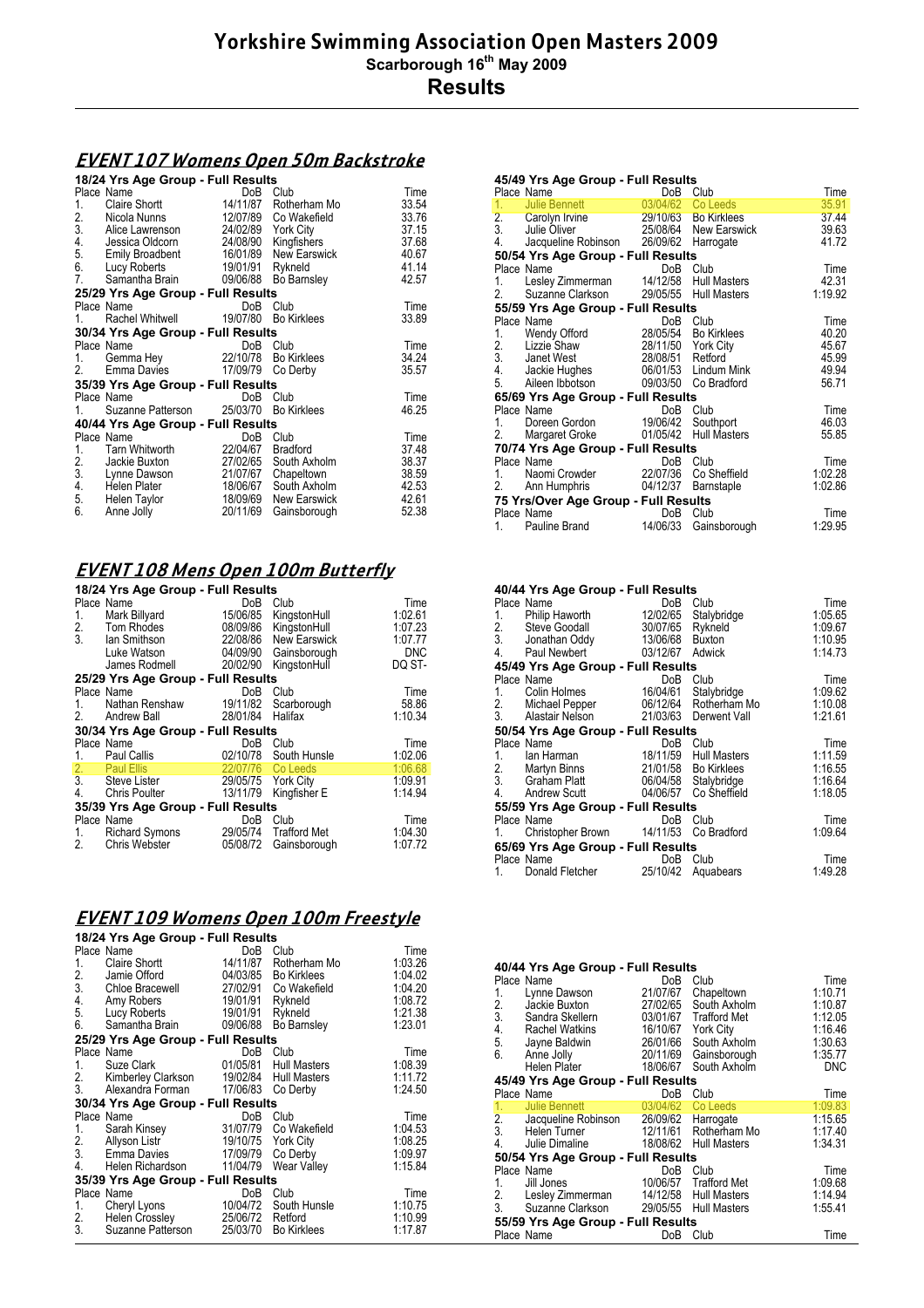| 1.             | Sally Shields                      | 15/10/54        | Bo Kirklees           | 1:15.01 |
|----------------|------------------------------------|-----------------|-----------------------|---------|
| 2.             | Lizzie Shaw                        | 28/11/50        | York City             | 1.25.00 |
| 3.             | Aileen Ibbotson                    |                 | 09/03/50 Co Bradford  | 1:53.08 |
|                |                                    |                 |                       |         |
|                | 65/69 Yrs Age Group - Full Results |                 |                       |         |
|                | Place Name                         | Do <sub>B</sub> | Club                  | Time    |
| $\mathbf{1}$ . | Doreen Gordon                      |                 | 19/06/42 Southport    | 1.28.20 |
| 2.             | Margaret Groke                     |                 | 01/05/42 Hull Masters | 1:38.03 |

## **EVENT 110 Mens 220+ Years 4x1L. F.T**

|              | <b>Full Results</b>           |              |       |
|--------------|-------------------------------|--------------|-------|
|              | Place Name                    | Club         | Time  |
| $\mathbf{1}$ | Hull Masters SC               | Hull Masters | 55.78 |
| 2.           | <b>Richmond Dales Amateur</b> | RichmondDale | 56.65 |

#### **EVENT 112 Mens 140+ Years 4x1L. M.T**

|                  | <b>Full Results</b>          |                     |         |  |  |  |  |
|------------------|------------------------------|---------------------|---------|--|--|--|--|
|                  | Place Name                   | Club                | Time    |  |  |  |  |
| 1.               | CO Leeds B                   | Co Leeds            | 54.06   |  |  |  |  |
| 2.               | Stalybridge SC               | Stalybridge         | 55.35   |  |  |  |  |
| 3.               | Co Leeds                     | Co Leeds            | 56.22   |  |  |  |  |
| $\overline{4}$ . | <b>York City</b>             | <b>York City</b>    | 58.25   |  |  |  |  |
| 5.               | <b>Bradford SC</b>           | <b>Bradford</b>     | 1:00.16 |  |  |  |  |
| 6.               | Gainsborough SC              | Gainsborough        | 1:02.35 |  |  |  |  |
| 7.               | South Axholme A              | South Axholm        | 1:02.66 |  |  |  |  |
|                  | <b>Trafford Metro Bor SC</b> | <b>Trafford Met</b> | DQ 0-   |  |  |  |  |

#### **EVENT 114 Mens Open 50m Freestyle**

#### **18/24 Yrs Age Group - Full Results**

| 1.               | Place Name<br>Adam Winder                        | <b>DoB</b><br>29/05/89 | Club                              | Time<br>23.83  |
|------------------|--------------------------------------------------|------------------------|-----------------------------------|----------------|
| 2.               | <b>Kevin Schofield</b>                           | 05/03/88               | KingstonHull<br><b>East Leeds</b> | 26.96          |
| $\overline{2}$ . | lan Smithson                                     | 22/08/86               | <b>New Earswick</b>               | 26.96          |
| 4.               | Lee Horsley                                      | 11/09/90               | Dearne Vall                       | 27.17          |
| 5.               | James Rodmell                                    | 20/02/90               | KingstonHull                      | 27.29          |
| 6.               | Mark Billyard                                    | 15/06/85               | KingstonHull                      | 27.34          |
| 7.               | James Richards                                   | 30/06/88               | New Earswick                      | 28.50          |
| 8.               | Luke Johnson                                     | 04/04/89               | Co Lincoln P                      | 28.79          |
| 9.               | James O'Brien                                    | 15/04/85               | Lincoln                           | 28.95          |
| 10.              | Michael Patchett                                 | 25/02/90               | Gainsborough                      | 29.00          |
| 11.              | Luke Watson                                      | 04/09/90               | Gainsborough                      | 30.30          |
| 12.              | lan Smith                                        | 06/09/85               | <b>Bradford</b>                   | 31.29          |
|                  | 25/29 Yrs Age Group - Full Results               |                        |                                   |                |
|                  | Place Name                                       | DoB                    | Club                              | Time           |
| 1.               | Nathan Renshaw                                   | 19/11/82               | Scarborough                       | 24.61          |
| 2.               | <b>Philip Pratt</b>                              | 15/09/81               | East Leeds                        | 25.73          |
| 3.               | <b>Andrew Ball</b>                               | 28/01/84               | Halifax                           | 26.33          |
| 4.               | <b>Darren Burchell</b>                           | 18/01/83               | <b>East Leeds</b>                 | 26.92          |
| 5.<br>6          | Jonathan Giles                                   | 23/08/82               | <b>Trafford Met</b>               | 27.74          |
|                  | Gregan Clarkson                                  | 06/05/82               | <b>Hull Masters</b>               | 27.81          |
| 7.               | Jonathan Furnival                                | 29/11/82               | <b>Trafford Met</b>               | 28.97          |
| 8.               | <b>Robert Crofts</b>                             | 11/08/83               | South Axholm                      | 29.83          |
| 9.               | James Lugg                                       | 20/09/81               | Gainsborough                      | 29.86          |
| 10.              | Alasdair Edge                                    | 10/02/83               | <b>York City</b>                  | 30.71          |
|                  | 30/34 Yrs Age Group - Full Results               |                        |                                   |                |
|                  | Place Name                                       | DoB                    | Club                              | Time           |
| 1.               | Paul Callis                                      | 02/10/78               | South Hunsle                      | 25.16          |
| 2.               | John Major                                       | 24/06/79               | South Hunsle                      | 26.27          |
| 3.               | <b>Paul Ellis</b>                                | 22/07/76               | Co Leeds                          | 27.07          |
|                  | 4. Keith Palmer                                  | 30/03/77               | Gainsborough                      | 27.45          |
| 5.               | Paul Wainwright                                  | 12/05/78               | <b>York City</b>                  | 27.48          |
| 6.               | Stewart Worthy                                   | 16/02/78               | <b>Bo Kirklees</b>                | 28.28          |
| 7.<br>8.         | Steve Lister<br><b>Chris Poulter</b>             | 29/05/75<br>13/11/79   | <b>York City</b>                  | 28.76<br>28.81 |
|                  |                                                  |                        | Kingfisher E                      |                |
|                  | 35/39 Yrs Age Group - Full Results<br>Place Name |                        |                                   |                |
|                  |                                                  | DoB                    | Club<br>Middlesboro               | Time           |
| 1.<br>2.         | <b>Glen Warwick</b>                              | 07/09/72<br>29/05/74   | <b>Trafford Met</b>               | 25.89<br>26.90 |
| 3.               | <b>Richard Symons</b><br><b>Kyran Parker</b>     | 13/03/70               | Co Leeds                          | 27.64          |
| 4.               | Mark Kendall                                     | 12/01/70               | Co Derby                          | 27.95          |
| 5.               | Chris Webster                                    | 05/08/72               | Gainsborough                      | 28.73          |
| 6.               | John Farrelly                                    | 27/06/70               | Co Sheffield                      | 30.76          |
|                  | <b>Matthew Chilton</b>                           | 12/06/73               | <b>New Earswick</b>               | DQ ST-         |
|                  |                                                  |                        |                                   |                |

| 70/74 Yrs Age Group - Full Results   |                     |                       |         |  |  |
|--------------------------------------|---------------------|-----------------------|---------|--|--|
| Place Name                           | Do <sub>B</sub>     | Club                  | Time    |  |  |
| 1. Ann Humphris                      | 04/12/37 Barnstaple |                       | 2:04.73 |  |  |
| 75 Yrs/Over Age Group - Full Results |                     |                       |         |  |  |
| Place Name                           | Do <sub>B</sub>     | Club                  | Time    |  |  |
| Pauline Brand<br>$\sim$ 1            |                     | 14/06/33 Gainsborough | 2.4487  |  |  |
|                                      |                     |                       |         |  |  |

#### **EVENT 113 Womens 140+ Years 4x1L. F.T**

| Time    |
|---------|
| 1:00.56 |
| 1:01.53 |
| 1:02.61 |
| 1:02.74 |
| 1:11.25 |
| DO ST-  |
|         |

#### **40/44 Yrs Age Group - Full Results**

|    | Place Name                                                                                                                                                                                                                                                                          | DoB                                                                             | Club                                        | Time       |
|----|-------------------------------------------------------------------------------------------------------------------------------------------------------------------------------------------------------------------------------------------------------------------------------------|---------------------------------------------------------------------------------|---------------------------------------------|------------|
| 1. | Paul Newbert<br>1. Paul Newbert $\frac{23}{1267}$<br>2. Ian Harris $\frac{23}{03/66}$<br>3. Philip Haworth $\frac{120}{266}$<br>5. Jonathan Oddy $\frac{13}{06/68}$<br>5. Jonathan Oddy $\frac{13}{06/68}$<br>6. Steve Goodal<br>7. Simon Latham $\frac{29}{07/67}$<br>8. David Pas | 03/12/67                                                                        | Adwick                                      | 26.97      |
|    |                                                                                                                                                                                                                                                                                     |                                                                                 | Co Leeds                                    | 27.51      |
|    |                                                                                                                                                                                                                                                                                     |                                                                                 | Stalybridge                                 | 28.36      |
|    |                                                                                                                                                                                                                                                                                     |                                                                                 | New Earswick                                | 28.47      |
|    |                                                                                                                                                                                                                                                                                     | 13/06/68 Buxton                                                                 |                                             | 28.90      |
|    |                                                                                                                                                                                                                                                                                     |                                                                                 | Rykneld                                     | 29.30      |
|    |                                                                                                                                                                                                                                                                                     |                                                                                 | South Axholm                                | 29.39      |
|    |                                                                                                                                                                                                                                                                                     |                                                                                 | Rykneld                                     | 29.65      |
|    |                                                                                                                                                                                                                                                                                     |                                                                                 | Co Lincoln P                                | 30.44      |
|    |                                                                                                                                                                                                                                                                                     |                                                                                 | <b>Bo Kirklees</b>                          | 30.47      |
|    | 11. Ian Howroyd<br>12. Philip Mellor                                                                                                                                                                                                                                                | 25/10/67                                                                        | <b>Bradford</b>                             | 35.28      |
|    |                                                                                                                                                                                                                                                                                     | 03/09/66                                                                        | Rykneld                                     | 35.31      |
|    | James Macdonald                                                                                                                                                                                                                                                                     | 21/06/68                                                                        | Co Leeds                                    | <b>DNC</b> |
|    | 45/49 Yrs Age Group - Full Results                                                                                                                                                                                                                                                  |                                                                                 |                                             |            |
|    | 2. Alec Johnson 16/04/61<br>2. Alec Johnson 18/04/61<br>3. Robert Lucas 03/01/61<br>4. Stewart Rowe 10/10/62<br>5. John Standring 24/01/62<br>6. Michael Pepper 06/12/64<br>7. Alastair Nelson 21/03/63<br>8. Richard Cafferata                                                     |                                                                                 | Stalybridge                                 | 26.44      |
|    |                                                                                                                                                                                                                                                                                     |                                                                                 | <b>Trafford Met</b>                         | 26.57      |
|    |                                                                                                                                                                                                                                                                                     |                                                                                 | <b>Hull Masters</b>                         | 26.86      |
|    |                                                                                                                                                                                                                                                                                     |                                                                                 | Kingfisher E                                | 28.56      |
|    |                                                                                                                                                                                                                                                                                     |                                                                                 | Stalybridge                                 | 29.45      |
|    |                                                                                                                                                                                                                                                                                     |                                                                                 | Rotherham Mo                                | 30.36      |
|    |                                                                                                                                                                                                                                                                                     |                                                                                 | Derwent Vall                                | 30.45      |
|    |                                                                                                                                                                                                                                                                                     |                                                                                 |                                             | 31.16      |
|    |                                                                                                                                                                                                                                                                                     |                                                                                 |                                             | 31.38      |
|    |                                                                                                                                                                                                                                                                                     |                                                                                 |                                             | 31.99      |
|    |                                                                                                                                                                                                                                                                                     |                                                                                 |                                             | 32.92      |
|    | F. Michael Meridian 21001/64 Guineaborugh<br>8. Richard Cafferata 30/01/64 Guineaborugh<br>9. Jari Goddard 19/12/63 Gainsborough<br>10. Alan Marsh 29/12/61 Rykneld<br>11. John Deighton 12/08/61 York City<br>12. Peter Smith 09/10/64<br>12. Peter Smith                          | 09/10/64                                                                        | South Axholm                                | 36.30      |
|    | 50/54 Yrs Age Group - Full Results                                                                                                                                                                                                                                                  |                                                                                 |                                             |            |
| 1. | Graham Acton                                                                                                                                                                                                                                                                        | 01/10/59 Bradford<br>18/11/59 Hull Mas<br>24/03/59 Richmon<br>16/07/59 Trafford |                                             | 28.65      |
|    |                                                                                                                                                                                                                                                                                     |                                                                                 | <b>Hull Masters</b>                         | 28.85      |
|    |                                                                                                                                                                                                                                                                                     |                                                                                 | 24/03/59 RichmondDale                       | 30.91      |
|    | 2. Ian Harman<br>3. Paul Harrison<br>4. Eric Ainsworth                                                                                                                                                                                                                              |                                                                                 | <b>Trafford Met</b>                         | 33.84      |
| 5. | Christopher Moorcroft 24/02/58 Rykneld                                                                                                                                                                                                                                              |                                                                                 |                                             | 38.40      |
|    | 55/59 Yrs Age Group - Full Results                                                                                                                                                                                                                                                  |                                                                                 |                                             |            |
|    | 1. Neville Barton                                                                                                                                                                                                                                                                   |                                                                                 |                                             | 28.44      |
| 2. | Neville Barton 15/04/54 Trafford Met<br>Nigel Hodkinson 19/12/53 Stalybridge<br>Mike Keeble 18/03/51 Gainsboroug                                                                                                                                                                    |                                                                                 |                                             | 32.41      |
| 3. |                                                                                                                                                                                                                                                                                     |                                                                                 | Gainsborough                                | 32.63      |
|    | Stephen Whitfield 07/01/52                                                                                                                                                                                                                                                          |                                                                                 | Derwent Vall                                | <b>DNC</b> |
|    | 60/64 Yrs Age Group - Full Results                                                                                                                                                                                                                                                  |                                                                                 |                                             |            |
|    |                                                                                                                                                                                                                                                                                     |                                                                                 | Co Sheffield                                | 32.85      |
|    | 1. Danny Roberts<br>2. David Norville<br>3. Godfrey Green<br>4. Steven Eddison                                                                                                                                                                                                      | $27/01/48$<br>$04/08/47$                                                        | New Earswick                                | 35.04      |
|    |                                                                                                                                                                                                                                                                                     | 15/12/49                                                                        | Gainsborough                                | 37.58      |
|    |                                                                                                                                                                                                                                                                                     | 28/08/49                                                                        | Co Bradford                                 | 39.15      |
|    |                                                                                                                                                                                                                                                                                     |                                                                                 |                                             |            |
| 1. | 65/69 Yrs Age Group - Full Results                                                                                                                                                                                                                                                  |                                                                                 |                                             | 36.66      |
|    | Donald Fletcher                                                                                                                                                                                                                                                                     |                                                                                 | 25/10/42 Aquabears<br>05/04/44 Trafford Met |            |
| 2. | Roger Harrison                                                                                                                                                                                                                                                                      |                                                                                 |                                             | 41.93      |
|    | 70/74 Yrs Age Group - Full Results                                                                                                                                                                                                                                                  |                                                                                 |                                             |            |
| 1. | Dennis Harrison<br>John Anderson                                                                                                                                                                                                                                                    |                                                                                 | 26/05/37 Hull Masters                       | 36.97      |
| 2. | John Anderson                                                                                                                                                                                                                                                                       |                                                                                 | 27/07/37 Trafford Met                       | 44.07      |
|    | 75 Yrs/Over Age Group - Full Results                                                                                                                                                                                                                                                |                                                                                 |                                             |            |
| 1. | Keith Godbehere 14/09/34 Rotherham Mo                                                                                                                                                                                                                                               |                                                                                 |                                             | 41.78      |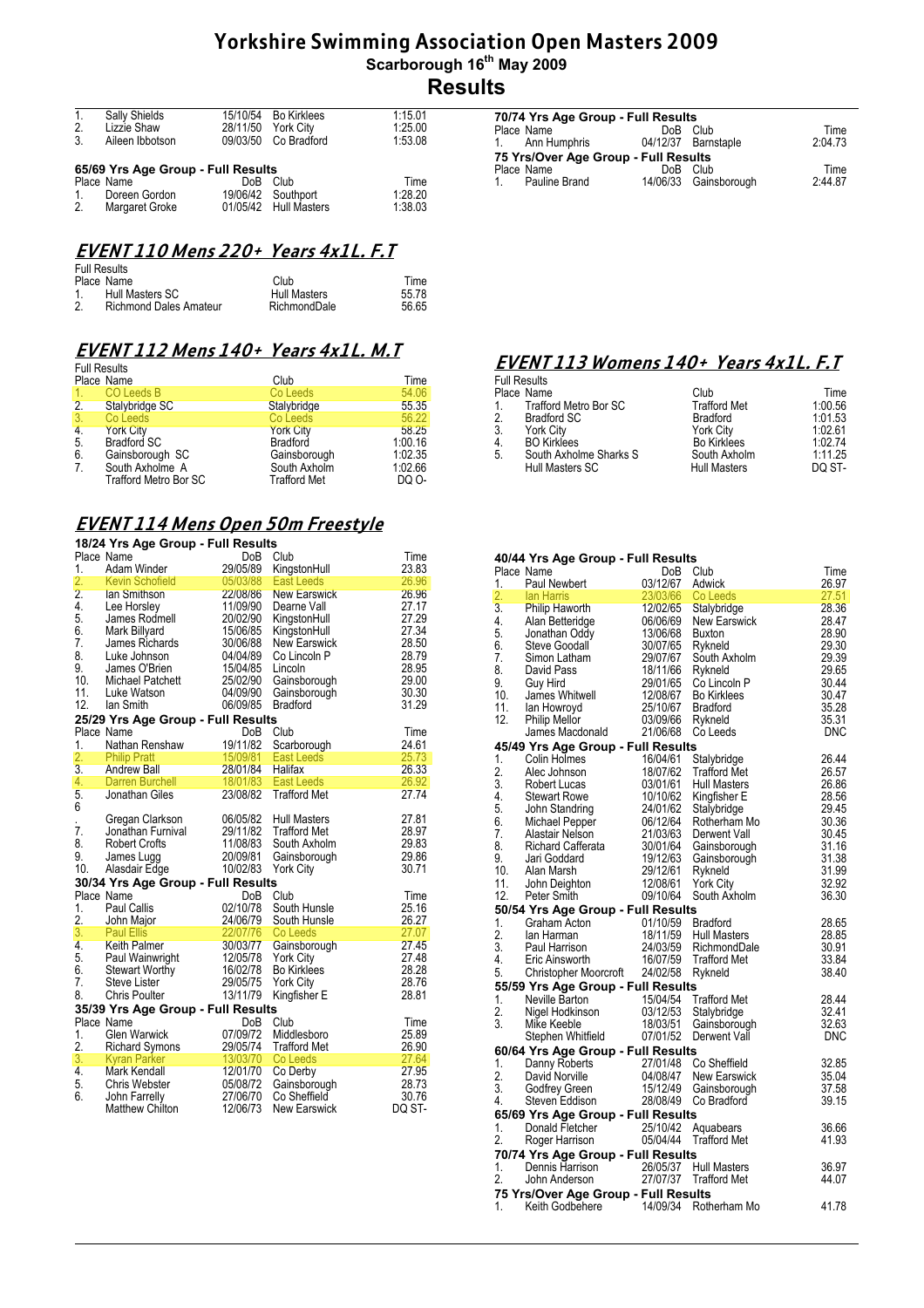#### **EVENT 115 Womens Open 50m Butterfly**

#### **18/24 Yrs Age Group - Full Results**

|                 | Place Name                         | DoB      | Club                | Time       |
|-----------------|------------------------------------|----------|---------------------|------------|
| 1.              | Claire Shortt                      | 14/11/87 | Rotherham Mo        | 32.39      |
| $\frac{2}{3}$ . | Nicola Priestley                   | 28/06/90 | Middlesboro         | 32.64      |
|                 | Nicola Nunns                       | 12/07/89 | Co Wakefield        | 32.95      |
|                 | Sarah Dawes                        | 30/08/85 | Rotherham Mo        | 33.32      |
| 4.<br>5.<br>6.  | Sarah Livesey                      | 17/11/86 | Co Sheffield        | 33.74      |
|                 | Chloe Bracewell                    | 27/02/91 | Co Wakefield        | 33.90      |
| 7.              | Jamie Offord                       | 04/03/85 | <b>Bo Kirklees</b>  | 35.77      |
| 8.              | <b>Emily Broadbent</b>             | 16/01/89 | New Earswick        | 40.08      |
| 9.              | Samantha Brain                     | 09/06/88 | Bo Barnsley         | 44.82      |
|                 | Rachel Hughes                      | 03/01/88 | <b>BUSA</b>         | <b>DNC</b> |
|                 | 25/29 Yrs Age Group - Full Results |          |                     |            |
|                 | Place Name                         | DoB      | Club                | Time       |
| 1.              | Samantha Garrison                  | 20/06/81 | Gainsborough        | 33.15      |
| 2.              | Kimberley Clarkson                 | 19/02/84 | <b>Hull Masters</b> | 36.38      |
|                 | 30/34 Yrs Age Group - Full Results |          |                     |            |
|                 | Place Name                         | DoB      | Club                | Time       |
| 1.              | Gemma Hey                          | 22/10/78 | <b>Bo Kirklees</b>  | 31.20      |
|                 | Sarah Kinsey                       | 31/07/79 | Co Wakefield        | 32.74      |
|                 | 2. Sarah Kinsey<br>3. Emma Davies  | 17/09/79 | Co Derby            | 35.08      |
| 4.              | Allyson Listr                      | 19/10/75 | <b>York City</b>    | 35.58      |
|                 | 35/39 Yrs Age Group - Full Results |          |                     |            |
| 1.              | Cheryl Lyons                       | 10/04/72 | South Hunsle        | 35.11      |
| 2.              | Helen Crossley                     | 25/06/72 | Retford             | 39.82      |
|                 |                                    |          |                     |            |

# **EVENT 116 Mens Open 100m Backstroke**

| 18/24 Yrs Age Group - Full Results |                                      |                   |                       |            |  |
|------------------------------------|--------------------------------------|-------------------|-----------------------|------------|--|
|                                    | Place Name                           | DoB               | Club                  | Time       |  |
| 1.                                 | Adam Patterson                       |                   | 14/04/91 KingstonHull | 1.04.67    |  |
|                                    | 2. Tom Rhodes                        |                   | 08/09/86 KingstonHull | 1:07.29    |  |
|                                    | 3. Mark Baldry                       |                   | 05/10/87 New Earswick | 1:12.02    |  |
| 4.                                 | Michael Patchett                     |                   | 25/02/90 Gainsborough | 1:15.30    |  |
|                                    | 25/29 Yrs Age Group - Full Results   |                   |                       |            |  |
|                                    | Place Name                           | DoB               | Club                  | Time       |  |
| 1.                                 | Jonathan Furnival 29/11/82           |                   | Trafford Met          | 1:13.77    |  |
|                                    | 30/34 Yrs Age Group - Full Results   |                   |                       |            |  |
|                                    | Place Name                           | DoB               | Club                  | Time       |  |
| 1.                                 | <b>Tim King</b>                      | 18/11/79 Co Leeds |                       | 1:02.10    |  |
|                                    | 2. Paul Callis                       |                   | 02/10/78 South Hunsle | 1:03.83    |  |
|                                    | 3. Paul Ellis                        | 22/07/76 Co Leeds |                       | 1:09.25    |  |
|                                    | <b>Michael Vickers</b>               |                   | 03/02/76 Wear Valley  | <b>DNC</b> |  |
|                                    | 35/39 Yrs Age Group - Full Results   |                   |                       |            |  |
| 1.                                 | Richard Symons 29/05/74 Trafford Met |                   |                       | 1:09.35    |  |
|                                    | 40/44 Yrs Age Group - Full Results   |                   |                       |            |  |
| 1.                                 | <b>Stuart Hoyle</b>                  | 10/08/66 Co Leeds |                       | 1:12.67    |  |
|                                    | 2. Paul Newbert                      | 03/12/67          | <b>Adwick</b>         | 1:13.62    |  |
| 3.                                 | <b>Guy Hird</b>                      |                   | 29/01/65 Co Lincoln P | 1:14.73    |  |
|                                    | James Macdonald                      | 21/06/68          | Co Leeds              | <b>DNC</b> |  |

## **EVENT 117 Womens Open 100m IM**

|                       | 18/24 Yrs Age Group - Full Results |          |                     |         |  |  |
|-----------------------|------------------------------------|----------|---------------------|---------|--|--|
| 1.                    | <b>Claire Shortt</b>               | 14/11/87 | Rotherham Mo        | 1:13.11 |  |  |
| $\frac{2}{3}$ .       | Alice Lawrenson                    | 24/02/89 | York City           | 1:18.27 |  |  |
|                       | Sarah Livesey                      | 17/11/86 | Co Sheffield        | 1:18.29 |  |  |
| 4.                    | Nicola Priestley                   | 28/06/90 | Middlesboro         | 1:22.35 |  |  |
| 5.                    | Jessica Oldcorn                    | 24/08/90 | Kingfishers         | 1:22.98 |  |  |
| 6.                    | <b>Emily Broadbent</b>             | 16/01/89 | New Earswick        | 1:25.19 |  |  |
| 7.                    | Samantha Brain                     | 09/06/88 | Bo Barnsley         | 1:38.25 |  |  |
|                       | 25/29 Yrs Age Group - Full Results |          |                     |         |  |  |
| 1.                    | Rachel Whitwell                    | 19/07/80 | <b>Bo Kirklees</b>  | 1:15.55 |  |  |
|                       | Samantha Garrison                  | 20/06/81 | Gainsborough        | 1:17.87 |  |  |
|                       | Christine Hawkrigg                 | 09/01/81 | Co Derby            | 1:18.46 |  |  |
| $\frac{2}{3}$ .<br>4. | Jackie Hepples                     | 06/07/81 | Bo Kirklees         | 1:22.70 |  |  |
|                       | 30/34 Yrs Age Group - Full Results |          |                     |         |  |  |
| 1.                    | Sarah Kinsey                       | 31/07/79 | Co Wakefield        | 1:15.21 |  |  |
| 2.                    | Emma Davies                        | 17/09/79 | Co Derby            | 1:18.27 |  |  |
| 3.                    | Allyson Lister                     | 19/10/75 | York City           | 1:20.17 |  |  |
|                       | 40/44 Yrs Age Group - Full Results |          |                     |         |  |  |
| 1.                    | Tarn Whitworth                     | 22/04/67 | Bradford            | 1:17.86 |  |  |
| $\frac{2}{3}$ .       | <b>Ruth Rhodes</b>                 | 28/08/68 | <b>Bradford</b>     | 1:20.48 |  |  |
|                       | Jackie Buxton                      | 27/02/65 | South Axholm        | 1:20.93 |  |  |
| 4.                    | Lynne Dawson                       | 21/07/67 | Chapeltown          | 1.21.03 |  |  |
| 5.                    | <b>Tracie Gorst</b>                | 12/04/68 | <b>Trafford Met</b> | 1:23.32 |  |  |

# **EVENT 118 Mixed 220+ years 4x1L. M.T**

Full Results

|    | 40/44 Yrs Age Group - Full Results                                            |                    |                       |            |
|----|-------------------------------------------------------------------------------|--------------------|-----------------------|------------|
|    | Place Name                                                                    | DoB                | Club                  | Time       |
|    | 1. Ruth Rhodes<br>2. Sandra Skellern<br>3. Jackie Buxton<br>4. Rachel Watkins | 28/08/68           | <b>Bradford</b>       | 34.97      |
|    |                                                                               |                    | 03/01/67 Trafford Met | 36.32      |
|    |                                                                               |                    | 27/02/65 South Axholm | 36.60      |
|    |                                                                               | 16/10/67 York City |                       | 43.53      |
|    | Sophie Teasdale                                                               |                    | 13/11/68 South Holder | <b>DNC</b> |
|    | 45/49 Yrs Age Group - Full Results                                            |                    |                       |            |
|    | Place Name                                                                    | DoB Club           |                       | Time       |
| 1. | Carolyn Irvine                                                                | 29/10/63           | <b>Bo Kirklees</b>    | 36.27      |
| 2. | Lesley Killen                                                                 | 18/07/60 York City |                       | 37.72      |
|    | 50/54 Yrs Age Group - Full Results                                            |                    |                       |            |
|    | Place Name                                                                    | DoB                | Club                  | Time       |
| 1. | Lesley Zimmerman 14/12/58 Hull Masters                                        |                    |                       | 38.00      |
| 2. | Susanne Kleanthous 04/08/59 New Earswick                                      |                    |                       | 45.54      |
|    | 55/59 Yrs Age Group - Full Results                                            |                    |                       |            |
|    | Place Name                                                                    | DoB Club           |                       | Time       |
| 1. | Wendy Offord                                                                  |                    | 28/05/54 Bo Kirklees  | 40.13      |
| 2. | Lizzie Shaw                                                                   | 28/11/50 York City |                       | 45.04      |
| 3. | Jackie Hughes                                                                 |                    | 06/01/53 Lindum Mink  | 47.20      |
|    | 65/69 Yrs Age Group - Full Results                                            |                    |                       |            |
|    | Place Name                                                                    | DoB                | Club                  | Time       |
| 1. | Margaret Groke                                                                | 01/05/42           | <b>Hull Masters</b>   | 51.88      |
|    |                                                                               |                    |                       |            |

| 45/49 Yrs Age Group - Full Results        |                                   |                       |         |
|-------------------------------------------|-----------------------------------|-----------------------|---------|
| Place Name                                | DoB                               | Club                  | Time    |
| 1.                                        | Steve Allen 22/06/60 Hull Masters |                       | 1:08.69 |
| 2. Tony Fawthrop 09/06/62 Bo Kirklees     |                                   |                       | 1:20.80 |
| 50/54 Yrs Age Group - Full Results        |                                   |                       |         |
| Place Name                                |                                   | DoB Club              | Time    |
| 1. Graham Acton 01/10/59 Bradford         |                                   |                       | 1:13.48 |
| 2. Tom Dean                               |                                   | 12/04/56 Aquabears    | 1:17.05 |
| 3. Kevin Devine 26/07/57 RichmondDale     |                                   |                       | 1:32.25 |
| 55/59 Yrs Age Group - Full Results        |                                   |                       |         |
| Place Name                                | DoB                               | Club                  | Time    |
| 1. Christopher Brown 14/11/53 Co Bradford |                                   |                       | 1:11.72 |
| 65/69 Yrs Age Group - Full Results        |                                   |                       |         |
| Place Name                                |                                   | DoB Club              | Time    |
| 1. Neil Mackinnon                         |                                   | 28/05/41 Trafford Met | 1:24.77 |
| 2. Carl Butler                            | 28/03/44 RichmondDale             |                       | 1:39.35 |
| 3. Donald Fletcher 25/10/42 Aquabears     |                                   |                       | 1:51.95 |
| 70/74 Yrs Age Group - Full Results        |                                   |                       |         |
| Place Name                                | DoB                               | Club                  | Time    |
| <b>Bill Moore</b><br>1.                   | 08/10/37                          | Halifax               | 1:41.27 |
|                                           |                                   |                       |         |

| 6.                | <b>Fiona Harris Exercise State</b>                                                 |          | 13/04/69 Co Leeds     | 1:24.42 |
|-------------------|------------------------------------------------------------------------------------|----------|-----------------------|---------|
|                   | 45/49 Yrs Age Group - Full Results                                                 |          |                       |         |
| Place Name        |                                                                                    | DoB      | Club                  | Time    |
| 1.                | Carolyn Irvine                                                                     |          | 29/10/63 Bo Kirklees  | 1:22.44 |
|                   | 2. Jacqueline Robinson 26/09/62 Harrogate<br>3. Helen Turner 12/11/61 Rotherham Mo |          |                       | 1:25.82 |
|                   |                                                                                    |          |                       | 1:28.55 |
|                   | 4. Julie Dimaline 18/08/62 Hull Masters                                            |          |                       | 1:52.16 |
|                   | 50/54 Yrs Age Group - Full Results                                                 |          |                       |         |
| Place Name        |                                                                                    | DoB      | Club                  | Time    |
| 1. $\blacksquare$ | Jill Jones <b>Show State</b>                                                       |          | 10/06/57 Trafford Met | 1:22.40 |
|                   | 2. Lesley Zimmerman 14/12/58 Hull Masters                                          |          |                       | 1:24.03 |
|                   | 55/59 Yrs Age Group - Full Results                                                 |          |                       |         |
| Place Name        |                                                                                    | DoB      | Club                  | Time    |
|                   | 1. Sally Shields 15/10/54 Bo Kirklees                                              |          |                       | 1:27.51 |
|                   | 2. Lizzie Shaw<br>28/11/50 York City                                               |          |                       | 1:36.80 |
|                   | 3. Jackie Hughes                                                                   |          | 06/01/53 Lindum Mink  | 1:41.47 |
|                   | 65/69 Yrs Age Group - Full Results                                                 |          |                       |         |
| Place Name        |                                                                                    | DoB      | Club                  | Time    |
| 1.                | Margaret Groke                                                                     |          | 01/05/42 Hull Masters | 1:58.39 |
|                   | 75 Yrs/Over Age Group - Full Results                                               |          |                       |         |
| Place Name        |                                                                                    | DoB      | Club                  | Time    |
| 1.                | Pauline Brand                                                                      | 14/06/33 | Gainsborough          | 3:25.46 |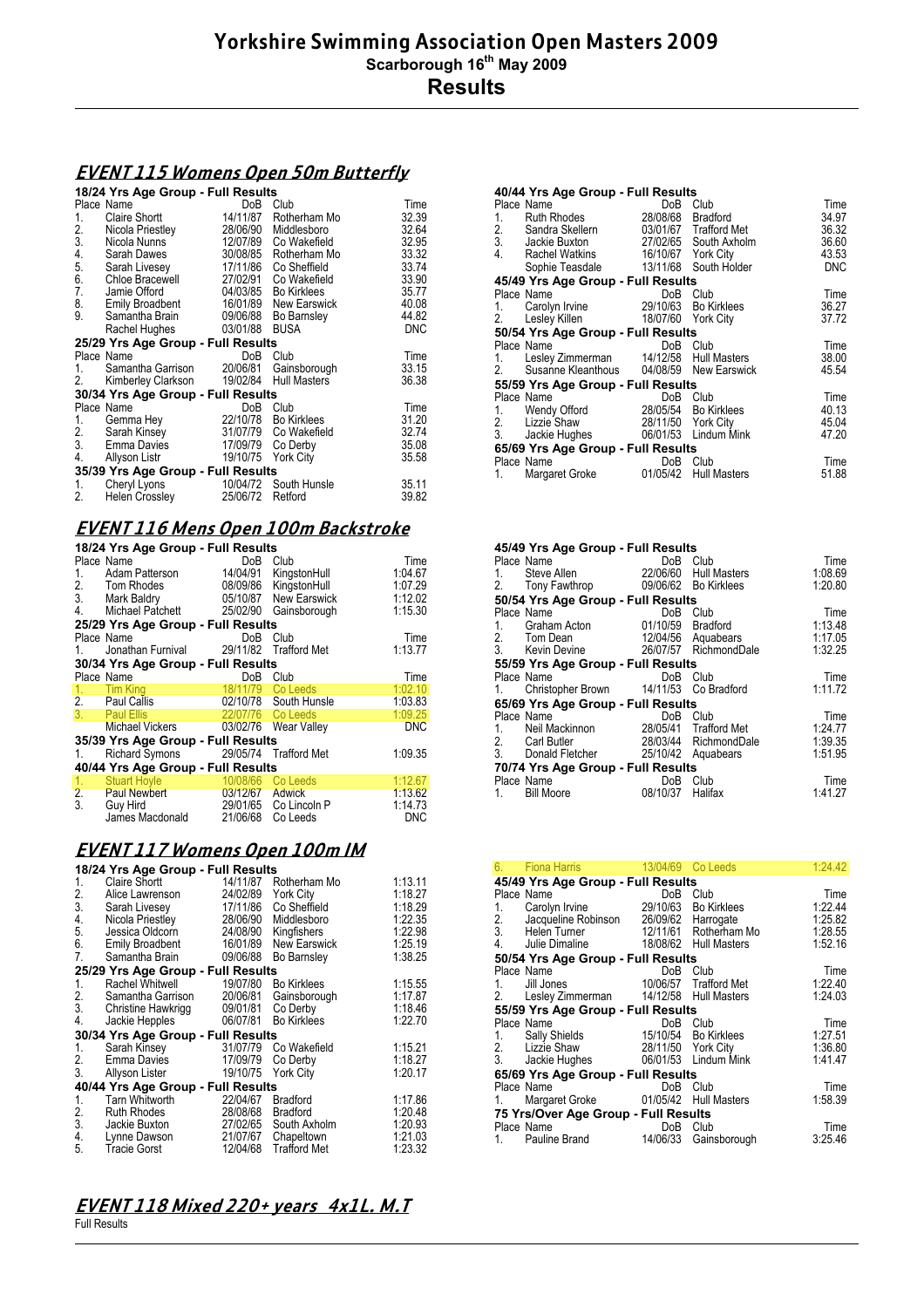| Place Name      | Club         | Time    |
|-----------------|--------------|---------|
| Gainsborough SC | Gainsborough | 1:30.05 |

## **EVENT 119 Mixed 100+ Years 4x1L. F.T**

| <b>Full Results</b> |                    |                    |         |
|---------------------|--------------------|--------------------|---------|
| Place Name          |                    | Club               | Time    |
| $1_{\cdot}$         | <b>BO Kirklees</b> | <b>Bo Kirklees</b> | 55.68   |
| 2.                  | York City          | <b>York City</b>   | 56.11   |
| -3.                 | New Earswick SC B  | New Earswick       | 59.43   |
| 4.                  | New Earswick SC A  | New Earswick       | 59.71   |
| -5.                 | Gainsborough SC    | Gainsborough       | 1:00.46 |

#### **EVENT 120 Mixed 180+ Years 4x1L. M.T**

| <b>Full Results</b>                  |                    |         |
|--------------------------------------|--------------------|---------|
| Place Name                           | Club               | Time    |
| <b>BO</b> Kirklees<br>$\mathbf{1}$ . | <b>Bo Kirklees</b> | 1:03.67 |
| 2.<br>Gainsborough SC                | Gainsborough       | 1:07.64 |

#### **EVENT 121 Mixed 140+ Years 4x1L. F.T**  Full Results

| i uli i waulio |                          |                     |         |
|----------------|--------------------------|---------------------|---------|
|                | Place Name               | Club                | Time    |
| $\mathbf{1}$   | Co Leeds                 | Co Leeds            | 54.81   |
|                | 2. Trafford Metro Bor SC | <b>Trafford Met</b> | 54.85   |
| 3.             | South Axholme A          | South Axholm        | 57.26   |
| 4.             | <b>York City</b>         | <b>York City</b>    | 57.58   |
| 5.             | Bradford                 | Bradford            | 1:01.48 |
| 6.             | Gainsborough SC          | Gainsborough        | 1.01.76 |
| 7.             | South Axholme B          | South Axholm        | 1:07.66 |
| 8.             | Hull Masters SC          | <b>Hull Masters</b> | 1:10.51 |
|                |                          |                     |         |

# **EVENT 201 Mens/Womens Open 200m Freestyle**

|    | MENS 18/24 Yrs Age Group - Full Results                                                                                                                                                                                                    |                      |                                                                  |                                          |
|----|--------------------------------------------------------------------------------------------------------------------------------------------------------------------------------------------------------------------------------------------|----------------------|------------------------------------------------------------------|------------------------------------------|
|    | Place Name                                                                                                                                                                                                                                 | DoB                  | Club                                                             | Time                                     |
|    | Place Name<br>1. James Rodmell<br>20/02/90 KingstonHull<br>2. Tom Rhodes<br>3. Lee Horsley<br>3. Lee Horsley<br>4. Ian Smithson<br>5. Luke Johnson<br>5. Luke Johnson<br>22/08/86 New Earswick<br>5. Luke Johnson<br>20/04/89 Co Lincoln P |                      | KingstonHull                                                     | 2:06.13                                  |
|    |                                                                                                                                                                                                                                            |                      |                                                                  | 2:13.33                                  |
|    |                                                                                                                                                                                                                                            |                      |                                                                  | 2:13.98<br>2:17.63                       |
|    |                                                                                                                                                                                                                                            |                      |                                                                  | 2:19.80                                  |
|    | MENS 25/29 Yrs Age Group - Full Results                                                                                                                                                                                                    |                      |                                                                  |                                          |
|    | Place Name                                                                                                                                                                                                                                 |                      |                                                                  | Time                                     |
|    |                                                                                                                                                                                                                                            |                      |                                                                  | 2:13.24                                  |
|    |                                                                                                                                                                                                                                            |                      |                                                                  | 2:34.68                                  |
|    |                                                                                                                                                                                                                                            |                      |                                                                  | <b>DNC</b>                               |
|    | MENS 30/34 Yrs Age Group - Full Results<br>Place Name                                                                                                                                                                                      | DoB Club             |                                                                  | Time                                     |
|    |                                                                                                                                                                                                                                            |                      | South Hunsle                                                     | 2:05.06                                  |
|    |                                                                                                                                                                                                                                            |                      |                                                                  | 2:12.27                                  |
|    |                                                                                                                                                                                                                                            |                      |                                                                  | a a shekarar 1979.<br>Matukio<br>2:17.46 |
|    |                                                                                                                                                                                                                                            |                      |                                                                  | 2:19.36                                  |
|    | MENS 35/39 Yrs Age Group - Full Results                                                                                                                                                                                                    |                      |                                                                  |                                          |
|    | Place Name<br>Name DoB<br>Richard Symons 29/05/74                                                                                                                                                                                          | DoB                  | Club                                                             | Time                                     |
| 1. |                                                                                                                                                                                                                                            |                      | <b>Trafford Met</b>                                              | 2:10.30                                  |
|    | <b>MENS 40/44 Yrs Age Group - Full Results</b>                                                                                                                                                                                             |                      |                                                                  |                                          |
|    | Place Name<br>1. Stuart Hoyle<br>1. Stuart Hoyle<br>2. Philip Haworth 12/02/65 Stalybridge<br>3. Jonathan Oddy 13/06/68 Buxton<br>4. James Whitwell<br>5. Simon Latham 29/07/67 South Axholm                                               |                      |                                                                  | Time<br>2:18.20                          |
|    |                                                                                                                                                                                                                                            |                      |                                                                  | 2:24.80                                  |
|    |                                                                                                                                                                                                                                            |                      |                                                                  | 2:25.69                                  |
|    |                                                                                                                                                                                                                                            |                      |                                                                  | 2:27.45                                  |
|    |                                                                                                                                                                                                                                            |                      | Co Leeds<br>Stalybridge<br>Buxton<br>Bo Kirklees<br>South Axholm | 2:32.63                                  |
|    | MENS 45/49 Yrs Age Group - Full Results                                                                                                                                                                                                    |                      |                                                                  |                                          |
|    | Place Name<br>1. Stewart Rowe<br>1. Stewart Rowe<br>2. Tony Fawthrop<br>3. Peter Smith 09/10/64 South Axholm                                                                                                                               |                      |                                                                  | Time                                     |
|    |                                                                                                                                                                                                                                            |                      |                                                                  | 2:20.04                                  |
|    |                                                                                                                                                                                                                                            |                      |                                                                  | 2:25.18                                  |
|    | MENS 50/54 Yrs Age Group - Full Results                                                                                                                                                                                                    |                      |                                                                  | 3:12.09                                  |
|    | Place Name                                                                                                                                                                                                                                 | DoB Club             |                                                                  | Time                                     |
|    |                                                                                                                                                                                                                                            |                      |                                                                  | 2:19.67                                  |
|    |                                                                                                                                                                                                                                            |                      |                                                                  | 2:27.60                                  |
|    |                                                                                                                                                                                                                                            |                      |                                                                  | 2:34.86                                  |
|    | Place Name<br>1. Graham Acton<br>2. Paul Harrison 24/03/59 Bradford<br>3. Martyn Binns 21/01/58 Bo Kirklees<br>4. Eric Ainsworth 16/07/59 Trafford Met                                                                                     |                      |                                                                  | 2:58.96                                  |
|    | MENS 55/59 Yrs Age Group - Full Results                                                                                                                                                                                                    |                      |                                                                  |                                          |
|    | Place Name                                                                                                                                                                                                                                 | DoB Club             |                                                                  | Time                                     |
| 1. | Ray Butters                                                                                                                                                                                                                                |                      | 28/12/51 RichmondDale                                            | 2:28.84                                  |
|    | MENS 60/64 Yrs Age Group - Full Results                                                                                                                                                                                                    |                      |                                                                  | Time                                     |
|    |                                                                                                                                                                                                                                            |                      |                                                                  | 2.47.47                                  |
|    | Place Name<br>1. Danny Roberts 27/01/48 Co Sheffield<br>2. David Norville 04/08/47 New Earswick                                                                                                                                            |                      |                                                                  | 2:53.48                                  |
|    |                                                                                                                                                                                                                                            |                      |                                                                  |                                          |
|    |                                                                                                                                                                                                                                            |                      |                                                                  |                                          |
|    | MENS 65/69 Yrs Age Group - Full Results<br>Place Name                                                                                                                                                                                      | DoB Club             |                                                                  | Time                                     |
|    | 1. Carl Butler                                                                                                                                                                                                                             |                      | 28/03/44 RichmondDale                                            | 3:11.09                                  |
|    | MENS 70/74 Yrs Age Group - Full Results                                                                                                                                                                                                    |                      |                                                                  |                                          |
|    | Place Name<br>1. Bill Moore                                                                                                                                                                                                                | DoB Club<br>08/10/37 | Halifax                                                          | Time<br>3:11.33                          |

|    | MENS 75 Yrs/Over Age Group - Full Results<br>Place Name                                                                                                                                                                                             |          | DoB Club                               | Time            |      |
|----|-----------------------------------------------------------------------------------------------------------------------------------------------------------------------------------------------------------------------------------------------------|----------|----------------------------------------|-----------------|------|
| 1. | Keith GODBEHERE                                                                                                                                                                                                                                     |          | 14/09/34 Rotherham Mo                  | 3:17.77         |      |
|    | 1. Kelth GUUDEFIERD 1799001 - Full Results<br>Place Name 1078 Club<br>1. Nicola Nunns 12/07/89 Co Wakefield<br>2. Chloe Bracewell 27/02/91 Co Wakefield<br>3. Jamie Offord 14/03/85 Bo Kirklees<br>1. The Communication of the Communica            |          |                                        |                 |      |
|    |                                                                                                                                                                                                                                                     |          |                                        |                 |      |
|    |                                                                                                                                                                                                                                                     |          |                                        | Time<br>2:19.88 |      |
|    |                                                                                                                                                                                                                                                     |          |                                        | 2:21.87         |      |
|    |                                                                                                                                                                                                                                                     |          |                                        | 2:26.58         |      |
|    |                                                                                                                                                                                                                                                     |          |                                        |                 |      |
|    | WOMENS 25/29 Yrs Age Group - Full Results                                                                                                                                                                                                           |          |                                        |                 |      |
| 1. | Place Name                                                                                                                                                                                                                                          |          | DoB Club<br>19/02/84 Hull Masters      | Time<br>2:38.92 | 1/H5 |
|    | Kimberley Clarkson                                                                                                                                                                                                                                  |          |                                        |                 |      |
|    | WOMENS 30/34 Yrs Age Group - Full Results                                                                                                                                                                                                           |          |                                        |                 |      |
|    | Place Name<br>name<br>Sarah Kinsey                                                                                                                                                                                                                  |          | DoB Club                               | Time            |      |
| 1. |                                                                                                                                                                                                                                                     |          | 31/07/79 Co Wakefield                  | 2:20.62         |      |
|    | Helen Richardson                                                                                                                                                                                                                                    |          | 11/04/79 Wear Valley                   | 2:42.27         |      |
|    | WOMENS 35/39 Yrs Age Group - Full Results                                                                                                                                                                                                           |          |                                        |                 |      |
|    | Place Name                                                                                                                                                                                                                                          | DoB Club | Club<br>25/06/72 Retford<br>25/00/70 - | Time            |      |
| 1. |                                                                                                                                                                                                                                                     |          |                                        | 2:33.33         |      |
| 2. |                                                                                                                                                                                                                                                     |          |                                        | 2:49.24         |      |
|    |                                                                                                                                                                                                                                                     |          |                                        |                 |      |
|    |                                                                                                                                                                                                                                                     |          |                                        |                 |      |
|    |                                                                                                                                                                                                                                                     |          |                                        |                 |      |
|    |                                                                                                                                                                                                                                                     |          |                                        |                 |      |
|    |                                                                                                                                                                                                                                                     |          |                                        |                 | 2/H5 |
|    |                                                                                                                                                                                                                                                     |          |                                        |                 |      |
|    |                                                                                                                                                                                                                                                     |          |                                        |                 |      |
|    |                                                                                                                                                                                                                                                     |          |                                        |                 |      |
|    |                                                                                                                                                                                                                                                     |          |                                        |                 |      |
|    |                                                                                                                                                                                                                                                     |          |                                        |                 |      |
|    | 2. Suzanne Patterson<br>2.903/00 Bo Nikiess<br>2.49.24<br>2. WOMENS 40/44 Yrs Age Group - Full Results<br>2. Tracie Gorst<br>2. Tracie Gorst<br>2. Tracie Gorst<br>2. Tracie Gorst<br>2. Tracie Gorst<br>2. Tracie Gorst<br>2. Tracie Gorst<br>2. T |          |                                        |                 |      |
|    | Place Name<br>1. Carolyn Irvine 29/10/63 Bo Kirklees<br>2. This Bennett 2003/04/62 Co Leeds                                                                                                                                                         |          |                                        |                 |      |
|    | Price National Care of the USB Cutter<br>1. Carolyn Irvine 19/10/63 Bo Kirklees 2.40.58<br>2. Julie Dimaline 18/08/62 Hull Masters 3.247.72                                                                                                         |          |                                        |                 |      |
|    |                                                                                                                                                                                                                                                     |          |                                        |                 |      |
|    |                                                                                                                                                                                                                                                     |          |                                        |                 |      |
|    | 1. Ugue Dennett<br>2. Julie Bennett<br>3. Julie Dimaline 18/08/62 Hull Missieu<br>WOMENS 50/54 Yrs Age Group - Full Results<br>The Name DoB Club<br>14/12/58 Hull Masters<br>14/12/58 Hull Masters                                                  |          |                                        |                 |      |
|    |                                                                                                                                                                                                                                                     |          |                                        | Time            |      |
|    |                                                                                                                                                                                                                                                     |          |                                        | 2:44.03         |      |
|    |                                                                                                                                                                                                                                                     |          |                                        | 4:14.50         |      |
|    | Place Ivante Clarkson<br>1. Lesley Zimmerman<br>29/05/55 Hull Ivante Clarkson<br><b>WOMENS 55/59 Yrs Age Group - Full Results</b><br>The Mame DoB Club<br>28/11/50 York City<br>28/11/50 York City                                                  |          |                                        |                 |      |
|    |                                                                                                                                                                                                                                                     |          |                                        | Time            |      |
|    |                                                                                                                                                                                                                                                     |          |                                        | 3:11.71         |      |
|    | The United States States States States States States States States States States States States States States States States States States States States States States States States States States States States States States S                      |          |                                        | <b>DNC</b>      |      |
|    | 1. Lizzie Shaw<br>Sally Shields<br><b>WOMENS 65/69 Yrs Age Group - Full Results<br/> DoB Club<br/> Couthont</b>                                                                                                                                     |          |                                        |                 |      |
|    |                                                                                                                                                                                                                                                     |          |                                        | Time            |      |
|    |                                                                                                                                                                                                                                                     |          |                                        | 3:14.28         |      |
|    | Doreen Gordon<br>Margaret Groke<br>IENG ESC                                                                                                                                                                                                         |          |                                        | 3:44.61         |      |
|    | 1. Doreen Concerned and $01/05/42$ The concerned State of the UNDENS 70/74 Yrs Age Group - Full Results<br>WOMENS 70/74 Yrs Age Group - Full Results<br>All Concerned Concerned Concerned Arrange                                                   |          |                                        |                 |      |
|    |                                                                                                                                                                                                                                                     |          |                                        | Time            |      |
|    |                                                                                                                                                                                                                                                     |          |                                        | 4:21.45         |      |
|    | Naomi Crowder                                                                                                                                                                                                                                       |          | 22/07/36 Co Sheffield                  | 4:34.32         |      |
|    |                                                                                                                                                                                                                                                     |          |                                        |                 |      |
|    | Place Name                                                                                                                                                                                                                                          | DoB      | Club                                   | Time            |      |
| 1. | Pauline Brand                                                                                                                                                                                                                                       | 14/06/33 | Gainsborough                           | 5:46.93         |      |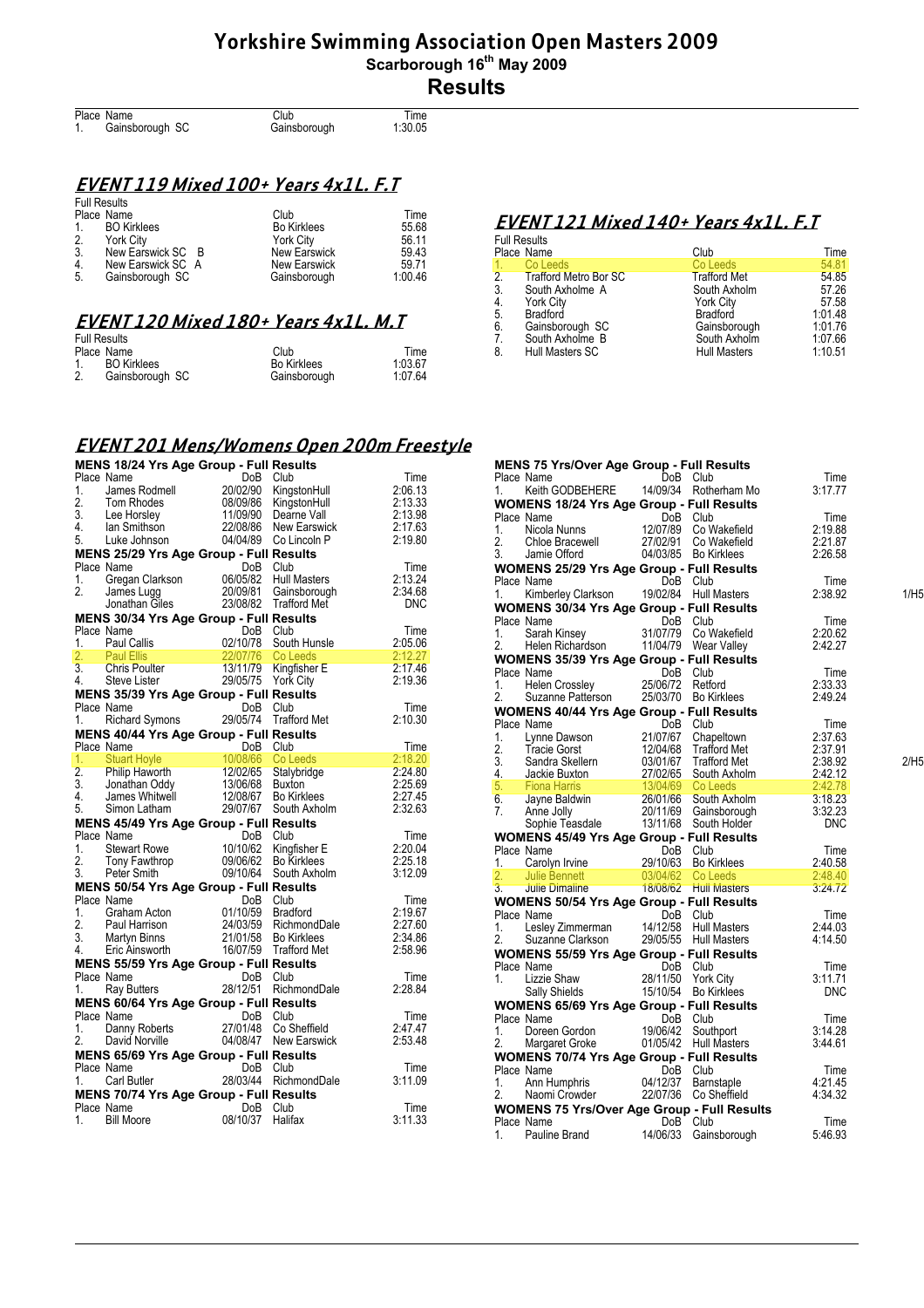## **EVENT 202 Mens Open 100m Breaststroke**

|                                    | 18/24 Yrs Age Group - Full Results               |                   |                                                |                    |
|------------------------------------|--------------------------------------------------|-------------------|------------------------------------------------|--------------------|
|                                    | Place Name                                       |                   | DoB Club                                       | Time               |
| 1.                                 | Mark Baldry                                      |                   | 05/10/87 New Earswick                          | 1:21.63            |
|                                    | Lee Horsley                                      |                   | 11/09/90 Dearne Vall                           | <b>DNC</b>         |
|                                    | 25/29 Yrs Age Group - Full Results               |                   |                                                |                    |
|                                    | Place Name                                       |                   | DoB Club                                       | Time               |
| 1.                                 | Andrew Ball                                      | 28/01/84          | Halifax                                        | 1:13.86            |
| 2.                                 | <b>Robert Crofts</b>                             |                   | 11/08/83 South Axholm                          | 1:27.07            |
|                                    | 30/34 Yrs Age Group - Full Results               |                   |                                                |                    |
|                                    | Place Name                                       |                   | DoB Club                                       | Time               |
| 1.                                 | Paul Callis                                      |                   | 02/10/78 South Hunsle                          | 1:10.73            |
|                                    |                                                  |                   | 24/06/79 South Hunsle                          | 1:16.76            |
|                                    | 2. John Major<br>3. Stewart Worthy               |                   | 16/02/78 Bo Kirklees                           | 1:18.39            |
| 35/39 Yrs Age Group - Full Results |                                                  |                   |                                                |                    |
|                                    |                                                  |                   |                                                |                    |
|                                    |                                                  |                   |                                                |                    |
|                                    | Place Name                                       |                   | DoB Club                                       | Time               |
| 1.                                 | Tim Gleeson                                      | 22/11/74          | Co Sheffield                                   | 1:13.27            |
| $\frac{2}{3}$                      | <b>Kyran Parker</b><br><b>Steve Morris</b>       | 13/03/70 Co Leeds |                                                | 1:13.61<br>1:30.02 |
|                                    | Paul Butler                                      |                   | 17/09/72 Gainsborough<br>29/10/72 Co Sheffield | <b>DNC</b>         |
|                                    |                                                  |                   |                                                |                    |
|                                    | 40/44 Yrs Age Group - Full Results<br>Place Name | DoB               | Club                                           | Time               |
| 1.                                 | lan Harris                                       | 23/03/66          | Co Leeds                                       | 1:14.85            |
|                                    | Paul Newbert                                     |                   |                                                |                    |
|                                    | Paul Hewison                                     | 03/12/67 Adwick   | 30/11/65 Tadcaster                             | 1:18.80<br>1:26.80 |
| $\frac{2}{3}$ .<br>4.              | lan Howroyd                                      | 25/10/67 Bradford |                                                | 1.31.62            |
|                                    | Steve Goodall                                    | 30/07/65          | Rykneld                                        | DQ SL-             |

#### **EVENT 203 Womens 100+ Years 4x1L. M.T**

| <b>Full Results</b> |              |         |
|---------------------|--------------|---------|
| Place Name          | Club         | Time    |
| New Earswick SC     | New Earswick | 1:16.53 |

#### **EVENT 204 Mens 100+ Years 4x1L. F.T**

| <b>Full Results</b> |                   |                  |       |
|---------------------|-------------------|------------------|-------|
|                     | Place Name        | Club             | Time  |
| 1.                  | Gainsborough SC   | Gainsborough     | 52.64 |
| 2.                  | York CBC          | <b>York City</b> | 53.06 |
| 3.                  | New Earswick SC A | New Earswick     | 54.67 |

# **EVENT 207 Womens Open 50m Breaststroke**

|                                    | 18/24 Yrs Age Group - Full Results       |                    |                       |       |  |  |
|------------------------------------|------------------------------------------|--------------------|-----------------------|-------|--|--|
|                                    | Place Name                               | DoB                | Club                  | Time  |  |  |
| 1.                                 | Claire Shortt                            |                    | 14/11/87 Rotherham Mo | 38.16 |  |  |
| 2.                                 | Alice Lawrenson                          | 24/02/89 York City |                       | 40.82 |  |  |
|                                    | 3. Sarah Dawes                           |                    | 30/08/85 Rotherham Mo | 41.13 |  |  |
|                                    | 4. Gemma Cawte                           |                    | 10/03/88 Gainsborough | 42.05 |  |  |
| 5.                                 | Lucy Roberts                             | 19/01/91 Rykneld   |                       | 44.71 |  |  |
|                                    | 6. Emily Broadbent                       |                    | 16/01/89 New Earswick | 46.40 |  |  |
| 7.                                 | Samantha Brain                           |                    | 09/06/88 Bo Barnsley  | 52.52 |  |  |
|                                    | 25/29 Yrs Age Group - Full Results       |                    |                       |       |  |  |
|                                    | Place Name                               | DoB                | Club                  | Time  |  |  |
| 1.                                 | Christine Hawkrigg                       | 09/01/81           | Co Derby              | 36.98 |  |  |
| 2.                                 | Suze Clark                               |                    | 01/05/81 Hull Masters | 41.02 |  |  |
|                                    | 30/34 Yrs Age Group - Full Results       |                    |                       |       |  |  |
|                                    | Place Name                               | DoB                | Club                  | Time  |  |  |
| 1.                                 | Emma Davies                              | 17/09/79 Co Derby  |                       | 43.06 |  |  |
|                                    | 2. Sheryl Clapham<br>3. Helen Richardson | 13/10/76 Bradford  |                       | 44.71 |  |  |
|                                    | Helen Richardson                         |                    | 11/04/79 Wear Valley  | 46.17 |  |  |
| 35/39 Yrs Age Group - Full Results |                                          |                    |                       |       |  |  |
|                                    | Place Name                               | DoB                | Club                  | Time  |  |  |
|                                    | 1. Helen Crossley                        | 25/06/72           | Retford               | 42.02 |  |  |
|                                    | 2. Lisa Stansbie                         | 17/10/74 Co Leeds  |                       | 43.11 |  |  |
|                                    | 3. Suzanne Patterson                     | 25/03/70           | <b>Bo Kirklees</b>    | 47.76 |  |  |

## **EVENT 208 Mens Open 50m Backstroke**

| 18/24 Yrs Age Group - Full Results |                  |                 |                       |       |  |
|------------------------------------|------------------|-----------------|-----------------------|-------|--|
|                                    | Place Name       | Do <sub>B</sub> | Club                  | Time  |  |
| 1.                                 | Adam Patterson   |                 | 14/04/91 KingstonHull | 29.70 |  |
| 2.                                 | Tom Rhodes       |                 | 08/09/86 KingstonHull | 31.10 |  |
| 3.                                 | James Richards   |                 | 30/06/88 New Earswick | 33.74 |  |
| 4.                                 | Michael Patchett |                 | 25/02/90 Gainsborough | 34.33 |  |

| Place Name                 |                       | Club              | Time                                                                                                                                                                                                                                                                                                                                                                                                                                                                                                                                                                                                                                                                                                                                                        |
|----------------------------|-----------------------|-------------------|-------------------------------------------------------------------------------------------------------------------------------------------------------------------------------------------------------------------------------------------------------------------------------------------------------------------------------------------------------------------------------------------------------------------------------------------------------------------------------------------------------------------------------------------------------------------------------------------------------------------------------------------------------------------------------------------------------------------------------------------------------------|
|                            |                       |                   | 1.29.12                                                                                                                                                                                                                                                                                                                                                                                                                                                                                                                                                                                                                                                                                                                                                     |
|                            |                       |                   | 1:30.25                                                                                                                                                                                                                                                                                                                                                                                                                                                                                                                                                                                                                                                                                                                                                     |
|                            |                       |                   | 1:47.24                                                                                                                                                                                                                                                                                                                                                                                                                                                                                                                                                                                                                                                                                                                                                     |
|                            |                       |                   | DQ ST-                                                                                                                                                                                                                                                                                                                                                                                                                                                                                                                                                                                                                                                                                                                                                      |
|                            |                       |                   |                                                                                                                                                                                                                                                                                                                                                                                                                                                                                                                                                                                                                                                                                                                                                             |
| Place Name                 |                       |                   | Time                                                                                                                                                                                                                                                                                                                                                                                                                                                                                                                                                                                                                                                                                                                                                        |
|                            |                       |                   | 1.21.32                                                                                                                                                                                                                                                                                                                                                                                                                                                                                                                                                                                                                                                                                                                                                     |
| 2<br>Kevin Devine          |                       |                   | 1:33.77                                                                                                                                                                                                                                                                                                                                                                                                                                                                                                                                                                                                                                                                                                                                                     |
|                            |                       |                   |                                                                                                                                                                                                                                                                                                                                                                                                                                                                                                                                                                                                                                                                                                                                                             |
| Place Name                 |                       |                   | Time                                                                                                                                                                                                                                                                                                                                                                                                                                                                                                                                                                                                                                                                                                                                                        |
|                            |                       |                   | 1:15.83                                                                                                                                                                                                                                                                                                                                                                                                                                                                                                                                                                                                                                                                                                                                                     |
| 2.                         |                       | Stalybridge       | 1:30.72                                                                                                                                                                                                                                                                                                                                                                                                                                                                                                                                                                                                                                                                                                                                                     |
|                            |                       |                   |                                                                                                                                                                                                                                                                                                                                                                                                                                                                                                                                                                                                                                                                                                                                                             |
| Place Name                 |                       |                   | Time                                                                                                                                                                                                                                                                                                                                                                                                                                                                                                                                                                                                                                                                                                                                                        |
|                            |                       |                   | 1.31.68                                                                                                                                                                                                                                                                                                                                                                                                                                                                                                                                                                                                                                                                                                                                                     |
| 2.                         |                       |                   | 1.49.53                                                                                                                                                                                                                                                                                                                                                                                                                                                                                                                                                                                                                                                                                                                                                     |
|                            |                       |                   |                                                                                                                                                                                                                                                                                                                                                                                                                                                                                                                                                                                                                                                                                                                                                             |
| Place Name                 |                       | Club              | Time                                                                                                                                                                                                                                                                                                                                                                                                                                                                                                                                                                                                                                                                                                                                                        |
| 1 $\overline{\phantom{a}}$ |                       |                   | 1:30.50                                                                                                                                                                                                                                                                                                                                                                                                                                                                                                                                                                                                                                                                                                                                                     |
|                            |                       |                   |                                                                                                                                                                                                                                                                                                                                                                                                                                                                                                                                                                                                                                                                                                                                                             |
| Place Name                 |                       | Club              | Time                                                                                                                                                                                                                                                                                                                                                                                                                                                                                                                                                                                                                                                                                                                                                        |
|                            |                       |                   | 1:40.09                                                                                                                                                                                                                                                                                                                                                                                                                                                                                                                                                                                                                                                                                                                                                     |
| 2.                         |                       |                   | 1:49.68                                                                                                                                                                                                                                                                                                                                                                                                                                                                                                                                                                                                                                                                                                                                                     |
|                            |                       |                   |                                                                                                                                                                                                                                                                                                                                                                                                                                                                                                                                                                                                                                                                                                                                                             |
| Place Name                 |                       | Club              | Time                                                                                                                                                                                                                                                                                                                                                                                                                                                                                                                                                                                                                                                                                                                                                        |
|                            |                       | Barnsley          | DQ T-1L                                                                                                                                                                                                                                                                                                                                                                                                                                                                                                                                                                                                                                                                                                                                                     |
|                            | Name<br>Godfrey Green | Norman Greenfield | 45/49 Yrs Age Group - Full Results<br>DoB<br>3. Adrian Cawte 13/04/62 Gainsborough<br>Michael Pepper 06/12/64 Rotherham Mo<br>50/54 Yrs Age Group - Full Results<br>DoB Club<br>Name DoB Club<br>Graham Platt 06/04/58 Stalybridge<br>26/07/57 RichmondDale<br>55/59 Yrs Age Group - Full Results<br>DoB Club<br>Nigel Hodkinson 03/12/53<br>60/64 Yrs Age Group - Full Results<br>DoB Club<br>DoB Club<br>15/12/49 Gainsborough<br>Steven Eddison 28/08/49 Co Bradford<br>65/69 Yrs Age Group - Full Results<br>DoB<br>Neil Mackinnon 28/05/41 Trafford Met<br>70/74 Yrs Age Group - Full Results<br>DoB<br>Name DoB Club<br>Bill Moore 08/10/37 Halifax<br>John Anderson 27/07/37 Trafford Met<br>75 Yrs/Over Age Group - Full Results<br>DoB<br>09/05/32 |

# **EVENT 205 Womens 180+ Years 4x1L. M.T**

# **EVENT 206 Mens 180+ Years 4x1L. F.T**

|    | <b>Full Results</b> |              |       |
|----|---------------------|--------------|-------|
|    | Place Name          | Club         | Time  |
| 1. | Stalybridge SC      | Stalvbridge  | 52.78 |
| 2. | Gainsborough SC     | Gainsborough | 54.71 |
| 3. | Rykneld SC          | Rvkneld      | 58.69 |

|                  | 40/44 Yrs Age Group - Full Results   |          |                       |         |
|------------------|--------------------------------------|----------|-----------------------|---------|
|                  | Place Name                           | DoB      | Club                  | Time    |
| 1.               | Geraldine Bolton                     | 12/09/66 | Trafford Met          | 38.65   |
| 2.               | Tarn Whitworth                       | 22/04/67 | Bradford              | 39.08   |
| $\overline{3}$ . | Jackie Buxton                        | 27/02/65 | South Axholm          | 40.47   |
| 4.               | Lynne Dawson                         | 21/07/67 | Chapeltown            | 42.93   |
| 5.               | <b>Fiona Harris</b>                  | 13/04/69 | Co Leeds              | 43.91   |
|                  | 45/49 Yrs Age Group - Full Results   |          |                       |         |
|                  | Place Name                           | DoB      | Club                  | Time    |
| 1.               | Jacqueline Robinson                  | 26/09/62 | Harrogate             | 42.14   |
| 2.               | Carolyn Irvine                       | 29/10/63 | <b>Bo Kirklees</b>    | 44.09   |
|                  | 50/54 Yrs Age Group - Full Results   |          |                       |         |
|                  | Place Name                           | DoB      | Club                  | Time    |
| 1.               | Lesley Zimmerman                     | 14/12/58 | <b>Hull Masters</b>   | 43.56   |
|                  | 2. Jill Jones                        |          | 10/06/57 Trafford Met | 44.06   |
|                  | 3. Susanne Kleanthous                | 04/08/59 | New Earswick          | 48.18   |
| 4.               | <b>Christine Moorcroft</b>           | 24/05/59 | Rykneld               | 53.34   |
|                  | 55/59 Yrs Age Group - Full Results   |          |                       |         |
|                  | Place Name                           | DoB      | Club                  | Time    |
| 1.               | Jackie Hughes                        | 06/01/53 | Lindum Mink           | 45.32   |
| 2.               | Lizzie Shaw                          | 28/11/50 | <b>York City</b>      | 50.23   |
| 3.               | Aileen Ibbotson                      | 09/03/50 | Co Bradford           | 56.07   |
|                  | 75 Yrs/Over Age Group - Full Results |          |                       |         |
|                  | Place Name                           | DoB      | Club                  | Time    |
| 1.               | Pauline Brand                        | 14/06/33 | Gainsborough          | 1:35.92 |
|                  |                                      |          |                       |         |
|                  |                                      |          |                       |         |
|                  |                                      |          |                       |         |
| 5.               | Lee Horsley                          | 11/09/90 | Dearne Vall           | 35.84   |

| 5. | Lee Horsley     |                                    | 11/09/90 Dearne Vall  | 35.84 |
|----|-----------------|------------------------------------|-----------------------|-------|
| 6. | lan Smith       |                                    | 06/09/85 Bradford     | 36.39 |
|    |                 | 25/29 Yrs Age Group - Full Results |                       |       |
|    |                 |                                    |                       |       |
|    | Place Name      |                                    | DoB Club              | Time  |
|    | 1. Philip Pratt |                                    | 15/09/81   East Leeds | 28.48 |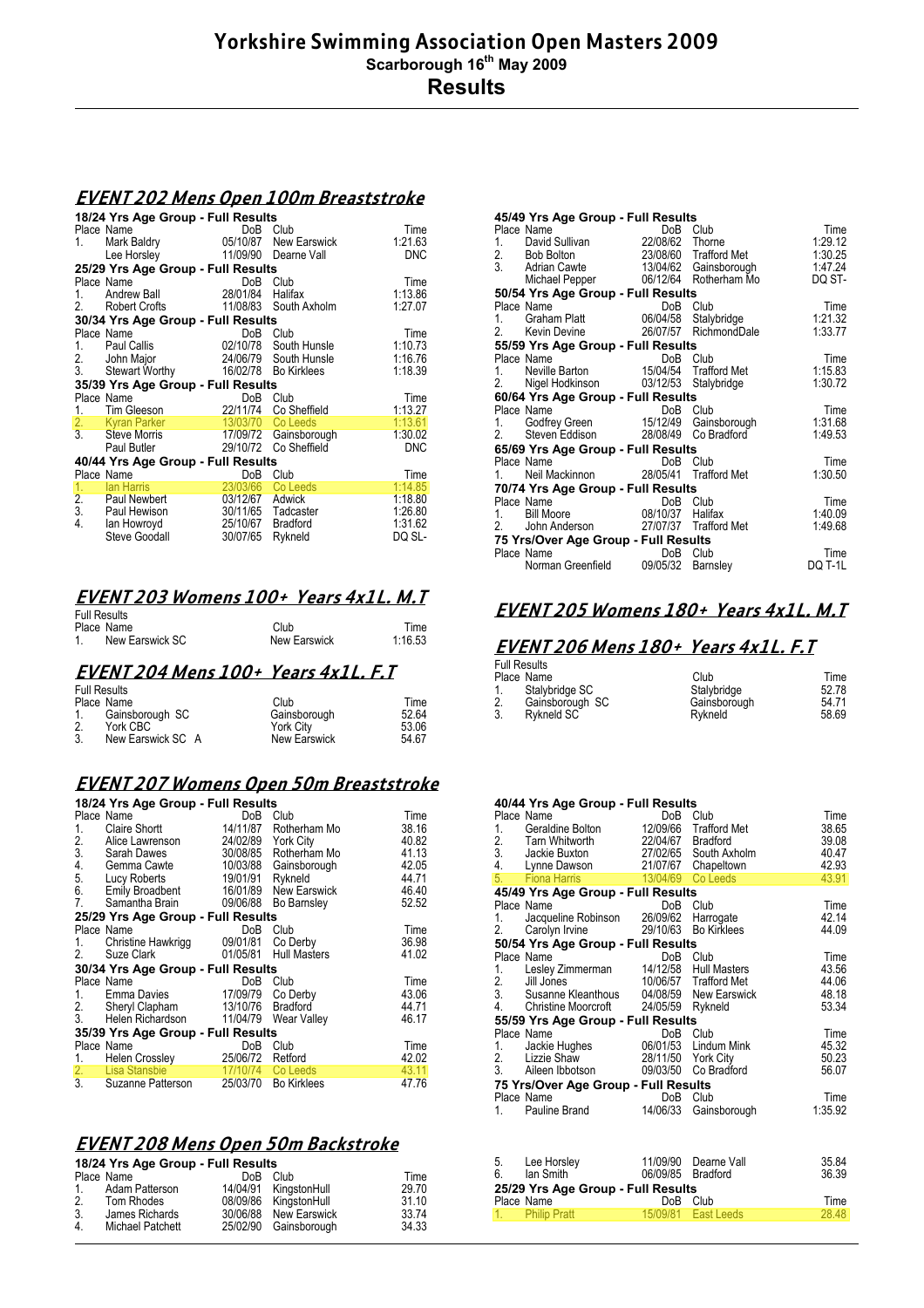| 30/34 Yrs Age Group - Full Results |                                    |                    |                       |               |
|------------------------------------|------------------------------------|--------------------|-----------------------|---------------|
|                                    | Place Name                         | DoB                | Club                  | Time          |
| 1.                                 | <b>Tim King</b>                    |                    | 18/11/79 Co Leeds     | 29.27         |
|                                    | 2. Paul Callis                     |                    | 02/10/78 South Hunsle | 29.72         |
| 3 <sub>1</sub>                     | Steve Lister                       | 29/05/75 York City |                       | 33.39         |
|                                    | 40/44 Yrs Age Group - Full Results |                    |                       |               |
|                                    | Place Name                         | DoB                | Club                  | Time          |
| 1.                                 | Paul Newbert                       | 03/12/67 Adwick    |                       | 33.51         |
|                                    | 2. Guy Hird<br>3. Philip Mellor    |                    | 29/01/65 Co Lincoln P | 34.17         |
|                                    |                                    | 03/09/66           | Rykneld               | 40.82         |
|                                    |                                    |                    |                       |               |
|                                    | 45/49 Yrs Age Group - Full Results |                    |                       |               |
|                                    | Place Name                         | DoB                | Club                  | Time          |
| 1.                                 | Colin Holmes                       |                    | 16/04/61 Stalybridge  | 30.12         |
|                                    |                                    |                    | 22/06/60 Hull Masters | 32.18         |
|                                    | 2. Steve Allen<br>3. Alec Johnson  |                    | 18/07/62 Trafford Met | 32.34         |
|                                    | 4. Adrian Cawte                    | 13/04/62           | Gainsborough          | 44.59         |
|                                    | 50/54 Yrs Age Group - Full Results |                    |                       |               |
|                                    |                                    | DoB                |                       |               |
|                                    | Place Name                         |                    | Club                  | Time<br>35.38 |
| 1.                                 | Graham Acton<br>2. Kevin Devine    | 01/10/59           | <b>Bradford</b>       | 41.32         |
| 3.                                 |                                    |                    | 26/07/57 RichmondDale |               |
|                                    | Christopher Moorcroft 24/02/58     |                    | Rykneld               | 49.34         |

## **EVENT 209 Womens Open 100m Butterfly**

| 18/24 Yrs Age Group - Full Results |                                    |     |                       |         |
|------------------------------------|------------------------------------|-----|-----------------------|---------|
|                                    | Place Name                         | DoB | Club                  | Time    |
|                                    | 1. Nicola Nunns                    |     | 12/07/89 Co Wakefield | 1:11.90 |
|                                    | 2. Amy Robers                      |     | 19/01/91 Rykneld      | 1:15.44 |
|                                    | 30/34 Yrs Age Group - Full Results |     |                       |         |
|                                    | Place Name                         | DoB | Club                  | Time    |
| 1.                                 | Gemma Hev                          |     | 22/10/78 Bo Kirklees  | 1.09.98 |
|                                    | 2. Emma Davies                     |     | 17/09/79 Co Derby     | 1:16.60 |
| 3.                                 | Allyson Listr                      |     | 19/10/75 York City    | 1:19.65 |

# **EVENT 210 Mens Open 100m Freestyle**

|                 | 18/24 Yrs Age Group - Full Results |                      |                          |                |  |
|-----------------|------------------------------------|----------------------|--------------------------|----------------|--|
|                 | Place Name                         | DoB                  | Club                     | Time           |  |
| 1.              | Adam Winder                        | 29/05/89             | KingstonHull             | 53.44          |  |
| 2.              | James Rodmell                      | 20/02/90             | KingstonHull             | 58.89          |  |
| 3.              | Lee Horsley                        | 11/09/90             | Dearne Vall              | 59.75          |  |
| 4.              | Mark Billyard                      | 15/06/85             | KingstonHull             | 1:00.21        |  |
| 5.              | Luke Johnson                       | 04/04/89             | Co Lincoln P             | 1:02.40        |  |
| 6.              | James O'Brien                      | 15/04/85             | Lincoln                  | 1:04.91        |  |
| 7.              | Luke Watson                        | 04/09/90             | Gainsborough             | 1:10.00        |  |
|                 | 25/29 Yrs Age Group - Full Results |                      |                          |                |  |
|                 | Place Name                         | DoB                  | Club                     | Time           |  |
| 1.              | Nathan Renshaw                     | 19/11/82             | Scarborough              | 54.96          |  |
| $\frac{2}{3}$ . | Gregan Clarkson                    | 06/05/82             | <b>Hull Masters</b>      | 59.72          |  |
|                 | Andrew Ball                        | 28/01/84             | Halifax                  | 1:00.19        |  |
| 4.              | Jonathan Giles                     | 23/08/82             | <b>Trafford Met</b>      | 1:00.84        |  |
| 5.              | Jonathan Furnival                  | 29/11/82             | <b>Trafford Met</b>      | 1:02.70        |  |
| 6.              | James Lugg                         | 20/09/81             | Gainsborough             | 1:05.70        |  |
| 7.              | Alasdair Edge<br>Robert Crofts     | 10/02/83             | <b>York City</b>         | 1:08.20        |  |
| 8.              |                                    | 11/08/83             | South Axholm             | 1:09.34        |  |
|                 | 30/34 Yrs Age Group - Full Results |                      |                          |                |  |
|                 | Place Name                         | DoB                  | Club                     | Time           |  |
| 1.              | <b>Paul Callis</b>                 | 02/10/78             | South Hunsle             | 55.14          |  |
| 2.<br>3.        | John Major<br><b>Paul Ellis</b>    | 24/06/79<br>22/07/76 | South Hunsle<br>Co Leeds | 58.07<br>58.50 |  |
| 4.              | <b>Tim King</b>                    | 18/11/79             | Co Leeds                 | 1:01.75        |  |
| 5.              | Paul Wainwright                    | 12/05/78             | <b>York City</b>         | 1:01.77        |  |
| 6.              | Michael Vickers                    | 03/02/76             | Wear Valley              | 1:02.65        |  |
| 7.              | <b>Chris Poulter</b>               | 13/11/79             | Kingfisher É             | 1:02.69        |  |
|                 | 35/39 Yrs Age Group - Full Results |                      |                          |                |  |
|                 | Place Name                         | DoB                  | Club                     | Time           |  |
| 1.              | David Rees                         | 29/03/73             | Stalybridge              | 55.88          |  |
|                 | <b>Richard Symons</b>              | 29/05/74             | <b>Trafford Met</b>      | 58.50          |  |
| $\frac{2}{3}$ . | Tim Gleeson                        | 22/11/74             | Co Sheffield             | 59.84          |  |
| 4.              | Chris Webster                      | 05/08/72             | Gainsborough             | 1:02.43        |  |
| 5.              | Mark Kendall                       | 12/01/70             | Co Derby                 | 1:02.80        |  |
| 6.              | <b>Matthew Chilton</b>             | 12/06/73             | <b>New Earswick</b>      | 1:04.26        |  |
|                 |                                    |                      |                          |                |  |

|    | 55/59 Yrs Age Group - Full Results   |                  |                       |         |
|----|--------------------------------------|------------------|-----------------------|---------|
|    | Place Name                           | DoB              | Club                  | Time    |
|    | 1. Christopher Brown                 |                  | 14/11/53 Co Bradford  | 32.35   |
|    | 2. Mike Keeble                       |                  | 18/03/51 Gainsborough | 37.95   |
|    | 3. Ray Butters                       |                  | 28/12/51 RichmondDale | 40.57   |
|    | 65/69 Yrs Age Group - Full Results   |                  |                       |         |
|    | Place Name                           | DoB              | Club                  | Time    |
|    | Carl Butler                          |                  | 28/03/44 RichmondDale | 45.57   |
|    | 70/74 Yrs Age Group - Full Results   |                  |                       |         |
|    | Place Name                           | DoB              | Club                  | Time    |
| 1. | <b>Bill Moore</b>                    | 08/10/37 Halifax |                       | 46.21   |
|    | 2. Dennis Harrison                   |                  | 26/05/37 Hull Masters | 48.99   |
|    | 3. John Anderson                     |                  | 27/07/37 Trafford Met | 49.74   |
|    | 75 Yrs/Over Age Group - Full Results |                  |                       |         |
|    | Place Name                           | DoB              | Club                  | Time    |
|    | Norman Greenfield                    | 09/05/32         | <b>Barnsley</b>       | 1.08.44 |
|    |                                      |                  |                       |         |

| 40/44 Yrs Age Group - Full Results |          |                 |                                                                                                                                                                 |  |  |
|------------------------------------|----------|-----------------|-----------------------------------------------------------------------------------------------------------------------------------------------------------------|--|--|
| Place Name                         | DoB      | Club            | Time                                                                                                                                                            |  |  |
| <b>Ruth Rhodes</b>                 |          | <b>Bradford</b> | 1:19.88                                                                                                                                                         |  |  |
| 2. Sandra Skellern                 |          |                 | 1:22.20                                                                                                                                                         |  |  |
| Jackie Buxton                      |          |                 | 1.26.93                                                                                                                                                         |  |  |
|                                    |          |                 | <b>DNC</b>                                                                                                                                                      |  |  |
|                                    |          |                 |                                                                                                                                                                 |  |  |
| Place Name                         | DoB      | Club            | Time                                                                                                                                                            |  |  |
| Jill Jones                         |          |                 | 1:20.32                                                                                                                                                         |  |  |
| 55/59 Yrs Age Group - Full Results |          |                 |                                                                                                                                                                 |  |  |
| Place Name                         | DoB      | Club            | Time                                                                                                                                                            |  |  |
| Lizzie Shaw                        | 28/11/50 |                 | 1:49.10                                                                                                                                                         |  |  |
|                                    |          | Sophie Teasdale | 28/08/68<br>03/01/67 Trafford Met<br>27/02/65 South Axholm<br>13/11/68 South Holder<br>50/54 Yrs Age Group - Full Results<br>10/06/57 Trafford Met<br>York Citv |  |  |

#### **40/44 Yrs Age Group - Full Results**

|    | Place Name                                                                                                                                                                                                                 | DoB      | Club                  | Time                   |
|----|----------------------------------------------------------------------------------------------------------------------------------------------------------------------------------------------------------------------------|----------|-----------------------|------------------------|
|    | 1. Paul Newbert                                                                                                                                                                                                            | 03/12/67 | Adwick                | 1 01 41                |
|    |                                                                                                                                                                                                                            |          |                       | 1:03.92                |
|    |                                                                                                                                                                                                                            |          |                       | 1:04.39                |
|    |                                                                                                                                                                                                                            |          |                       | 1.05.14                |
|    | 2. Alan Betteridge<br>2. Alan Betteridge<br>3. Jonathan Oddy<br>4. Steve Goodall 30/07/65 Rykneld<br>5. Simon Latham 29/07/67 South Axholm                                                                                 |          |                       | 1:06.01                |
|    | 45/49 Yrs Age Group - Full Results                                                                                                                                                                                         |          |                       |                        |
|    | Place Name                                                                                                                                                                                                                 | DoB      | Club                  | Time                   |
|    |                                                                                                                                                                                                                            |          | <b>Hull Masters</b>   | 1:01.14                |
|    |                                                                                                                                                                                                                            |          | Kingfisher E          | 1:02.73                |
|    |                                                                                                                                                                                                                            |          | Rotherham Mo          | 1.04.84                |
|    | Prace Name<br>1. Robert Lucas<br>2. Stewart Rowe<br>3. Michael Pepper<br>3. Michael Pepper<br>4. John Standring<br>5. Richard Cafferata<br>6. Bob Bolton<br>6. Bob Bolton<br>23/08/60<br>7. Peter Smith<br>8. Adrian Caude |          | Stalybridge           | 1:06.51                |
|    |                                                                                                                                                                                                                            |          | Gainsborough          | $1:11.80$<br>$1:14.10$ |
|    |                                                                                                                                                                                                                            |          | Trafford Met          |                        |
|    |                                                                                                                                                                                                                            |          | South Axholm          | 1:21.72                |
| 8. | Adrian Cawte 13/04/62                                                                                                                                                                                                      |          | Gainsborough          | 1:32.80                |
|    | 50/54 Yrs Age Group - Full Results                                                                                                                                                                                         |          |                       |                        |
|    | Place Name                                                                                                                                                                                                                 |          | DoB Club              | Time                   |
|    |                                                                                                                                                                                                                            |          |                       | 1:04.61                |
|    |                                                                                                                                                                                                                            |          |                       | 1:05.98                |
|    |                                                                                                                                                                                                                            |          |                       | 1:06.89                |
|    | 1. Graham Acton<br>1. Graham Acton<br>2. Ian Harman 18/11/59 Bradford<br>3. Paul Harrison 24/03/59 RichmondDale<br>4. Eric Ainsworth 16/07/59 Trafford Met                                                                 |          |                       | 1:18.77                |
|    | 55/59 Yrs Age Group - Full Results                                                                                                                                                                                         |          |                       |                        |
|    | Place Name                                                                                                                                                                                                                 |          | DoB Club              | Time                   |
|    | Place ivame<br>1. Neville Barton 15/04/54 Trafford Met                                                                                                                                                                     |          |                       | 1.01.69                |
|    |                                                                                                                                                                                                                            |          |                       | 1:08.79                |
|    | 2. Ray Butters 28/12/51 RichmondDale<br>3. Nigel Hodkinson 03/12/53 Stalybridge                                                                                                                                            |          |                       | 1:13.34                |
|    | 60/64 Yrs Age Group - Full Results                                                                                                                                                                                         |          |                       |                        |
|    | Place Name                                                                                                                                                                                                                 |          | DoB Club              | Time                   |
|    | 1. Danny Roberts 27/01/48 Co Sheffield                                                                                                                                                                                     |          |                       | 1:16.13                |
|    | 2. David Norville                         04/08/47   New Earswick<br>3.     Steven Eddison                   28/08/49   Co Bradford                                                                                        |          |                       | 1:17.64                |
|    |                                                                                                                                                                                                                            |          |                       | 1:31.08                |
|    | 65/69 Yrs Age Group - Full Results                                                                                                                                                                                         |          |                       |                        |
|    | Place Name                                                                                                                                                                                                                 |          | DoB Club              | Time                   |
| 1. |                                                                                                                                                                                                                            |          |                       | 1:14.79                |
|    | 2. Roger Harrison                                                                                                                                                                                                          |          | 05/04/44 Trafford Met | 1:41.76                |
|    | 70/74 Yrs Age Group - Full Results                                                                                                                                                                                         |          |                       |                        |
|    | Place Name                                                                                                                                                                                                                 | DoB Club |                       | Time                   |
| 1. | Dennis Harrison 26/05/37 Hull Masters                                                                                                                                                                                      |          |                       | 1:30.60                |
|    | 75 Yrs/Over Age Group - Full Results                                                                                                                                                                                       |          |                       |                        |
|    | Place Name                                                                                                                                                                                                                 | DoB      | Club                  | Time                   |
| 1. | Keith Godbehere                                                                                                                                                                                                            | 14/09/34 | Rotherham Mo          | 1:31.41                |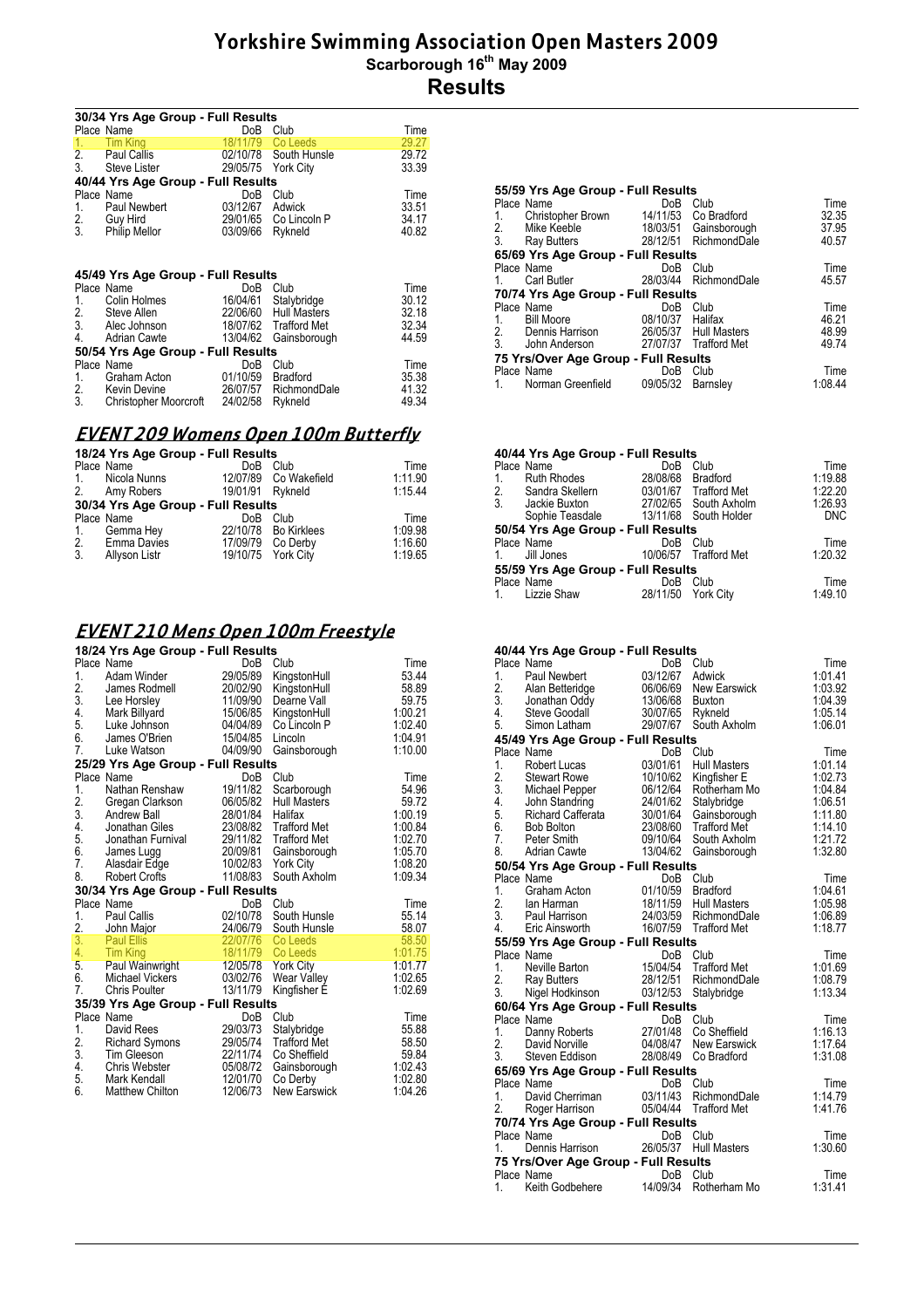# **EVENT 212 Mens 220+ Years 4x1L. M.T**

| <b>Full Results</b>                 |                     |         |
|-------------------------------------|---------------------|---------|
| Place Name                          | Club                | Time    |
| Hull Masters SC                     | <b>Hull Masters</b> | 1:02.92 |
| 2.<br><b>Richmond Dales Amateur</b> | RichmondDale        | 1:05.26 |

#### **EVENT 213 Womens 140+ Years 4x1L. M.T**

| <b>Full Results</b> |                        |                     |         |
|---------------------|------------------------|---------------------|---------|
|                     | Place Name             | Club                | Time    |
| $1_{\cdot}$         | <b>BO</b> Kirklees     | <b>Bo Kirklees</b>  | 1:07.02 |
| 2.                  | Trafford Metro Bor SC  | <b>Trafford Met</b> | 1:07.46 |
| 3.                  | <b>Bradford SC</b>     | <b>Bradford</b>     | 1:11.35 |
| 4.                  | York Cbc               | <b>York City</b>    | 1:12.17 |
| 5.                  | South Axholme Sharks S | South Axholm        | 1:21.01 |
| 6.                  | Hull Masters SC        | <b>Hull Masters</b> | 1:23.48 |

# **EVENT 215 Womens Open 50m Freestyle**

|                  | 18/24 Yrs Age Group - Full Results                                                                                                                                                                   |                                                                                             |                     |       |  |  |
|------------------|------------------------------------------------------------------------------------------------------------------------------------------------------------------------------------------------------|---------------------------------------------------------------------------------------------|---------------------|-------|--|--|
|                  | Place Name                                                                                                                                                                                           | DoB                                                                                         | Club                | Time  |  |  |
| 1.               | Chloe Bracewell                                                                                                                                                                                      | 27/02/91                                                                                    | Co Wakefield        | 29.06 |  |  |
|                  |                                                                                                                                                                                                      |                                                                                             | Rotherham Mo        | 29.29 |  |  |
|                  |                                                                                                                                                                                                      |                                                                                             | Co Sheffield        | 29.52 |  |  |
|                  | 2. Claire Sirones<br>3. Sarah Livesey<br><sup>Nicola</sup> Priestley                                                                                                                                 |                                                                                             | Middlesboro         | 29.62 |  |  |
| 5.               | Nicola Priestley<br>Jamie Offord                                                                                                                                                                     | $\begin{array}{r}\n 14/11/87 \\  17/11/86 \\  28/06/90 \\  \hline\n 04/03/85\n \end{array}$ | <b>Bo Kirklees</b>  | 30.01 |  |  |
| 6.               | Victoria Chambers<br>Sarah Dawes<br>Jessica Oldcorn<br>Amy Roberts<br>Lucy Roberts                                                                                                                   | $\begin{array}{r} 17/06/88 \\ 30/08/85 \\ 24/08/90 \\ 19/01/91 \\ 19/01/91 \end{array}$     | East Leeds          | 30.78 |  |  |
| $\overline{7}$ . |                                                                                                                                                                                                      |                                                                                             | Rotherham Mo        | 30.95 |  |  |
| 8.               |                                                                                                                                                                                                      |                                                                                             | Kingfishers         | 31.65 |  |  |
| 9.               |                                                                                                                                                                                                      |                                                                                             | Rykneld             | 31.99 |  |  |
| 10.              |                                                                                                                                                                                                      |                                                                                             | Rykneld             | 35.26 |  |  |
| 11.              | Samantha Brain                                                                                                                                                                                       | 09/06/88                                                                                    | Bo Barnsley         | 37.77 |  |  |
|                  | 25/29 Yrs Age Group - Full Results                                                                                                                                                                   |                                                                                             |                     |       |  |  |
|                  | Place Name                                                                                                                                                                                           | DoB                                                                                         | Club                | Time  |  |  |
|                  |                                                                                                                                                                                                      |                                                                                             | Gainsborough        | 30.46 |  |  |
|                  |                                                                                                                                                                                                      |                                                                                             | <b>Hull Masters</b> | 30.77 |  |  |
|                  |                                                                                                                                                                                                      |                                                                                             | <b>Bo Kirklees</b>  | 31.23 |  |  |
|                  |                                                                                                                                                                                                      |                                                                                             | Co Derby            | 31.60 |  |  |
|                  |                                                                                                                                                                                                      |                                                                                             | <b>Hull Masters</b> | 32.28 |  |  |
|                  | Piace ivalue<br>1. Samantha Garrison<br>2. Suze Clark<br>3. Rachel Whitwell<br>4. Christine Hawkrigg<br>5. Kimberley Clarkson<br>6. Alexandra Forman<br>19/02/84<br>6. Alexandra Forman<br>17/06/83. |                                                                                             | Co Derby            | 37.69 |  |  |
|                  | 30/34 Yrs Age Group - Full Results                                                                                                                                                                   |                                                                                             |                     |       |  |  |
|                  | Place Name                                                                                                                                                                                           | DoB Club                                                                                    |                     | Time  |  |  |
| 1.               |                                                                                                                                                                                                      |                                                                                             |                     | 30.45 |  |  |
| 2.               | Allyson Listr                                                                                                                                                                                        |                                                                                             |                     | 31.56 |  |  |
| 3.               | Helen Richardson                                                                                                                                                                                     |                                                                                             |                     | 33.92 |  |  |
| 4.               | Sheryl Clapham                                                                                                                                                                                       | 13/10/76                                                                                    | <b>Bradford</b>     | 35.24 |  |  |
|                  | 35/39 Yrs Age Group - Full Results                                                                                                                                                                   |                                                                                             |                     |       |  |  |
|                  | Place Name                                                                                                                                                                                           | DoB Club                                                                                    |                     | Time  |  |  |
| 1.               | Cheryl Lyons 10/04/72                                                                                                                                                                                |                                                                                             | South Hunsle        | 32.04 |  |  |
| 2.               | Lisa Stansbie                                                                                                                                                                                        | 17/10/74                                                                                    | Co Leeds            | 38.01 |  |  |
|                  | 40/44 Yrs Age Group - Full Results                                                                                                                                                                   |                                                                                             |                     |       |  |  |
|                  | Place Name                                                                                                                                                                                           | DoB                                                                                         | Club                | Time  |  |  |
| 1.               | Tarn Whitworth                                                                                                                                                                                       | 22/04/67                                                                                    | <b>Bradford</b>     | 30.83 |  |  |
|                  | 2. Karen Burdass                                                                                                                                                                                     | 26/04/67 York City                                                                          |                     | 31.33 |  |  |
| 3.               | Lynne Dawson                                                                                                                                                                                         | 21/07/67                                                                                    | Chapeltown          | 31.78 |  |  |
| 4.               | <b>Ruth Rhodes</b>                                                                                                                                                                                   | 28/08/68                                                                                    | <b>Bradford</b>     | 32.31 |  |  |

### **EVENT 216 Mens Open 50m Butterfly**

#### **18/24 Yrs Age Group - Full Results**

|                 | Place Name                         | DoB                | Club                  | Time  |
|-----------------|------------------------------------|--------------------|-----------------------|-------|
| 1.              | Adam Winder                        | 29/05/89           | KingstonHull          | 27.53 |
| 2.              | Mark Billyard                      | 15/06/85           | KingstonHull          | 28.29 |
| 3.              | Kevin Schofield                    | 05/03/88           | East Leeds            | 29.35 |
| 4.              | James Rodmell                      |                    | 20/02/90 KingstonHull | 29.91 |
| 5.              | Lee Horsley                        | 11/09/90           | Dearne Vall           | 31.12 |
| 6.              | Mark Baldry                        | 05/10/87           | New Earswick          | 31.60 |
| 7.              | Luke Watson                        | 04/09/90           | Gainsborough          | 33.78 |
| 8.              | James Richards                     | 30/06/88           | New Earswick          | 33.92 |
| 9.              | lan Smith                          | 06/09/85           | <b>Bradford</b>       | 35.39 |
|                 | 25/29 Yrs Age Group - Full Results |                    |                       |       |
| 1.              | Nathan Renshaw                     |                    | 19/11/82 Scarborough  | 26.05 |
|                 | <b>Philip Pratt</b>                |                    | 15/09/81 East Leeds   | 28.61 |
| $\frac{2}{3}$ . | Darren Burchall                    |                    | 18/01/83 East Leeds   | 30.21 |
| 4.              | <b>Andrew Ball</b>                 | 28/01/84           | <b>Halifax</b>        | 30.74 |
| 5.              | Andrew Robertshaw                  | 16/01/80           | Halifax               | 32.71 |
|                 | 30/34 Yrs Age Group - Full Results |                    |                       |       |
| 1.              | Paul Callis                        | 02/10/78           | South Hunsle          | 27.71 |
|                 | Paul Wainwright                    |                    | 12/05/78 York City    | 30.47 |
| $\frac{2}{3}$ . | Keith Palmer                       |                    | 30/03/77 Gainsborough | 30.91 |
| 4.              | John Major                         | 24/06/79           | South Hunsle          | 30.95 |
| 5.              | Steve Lister                       | 29/05/75 York City |                       | 31.26 |
| 6.              | Chris Poulter                      | 13/11/79           | Kingfisher E          | 32.98 |
|                 | 35/39 Yrs Age Group - Full Results |                    |                       |       |
| 1.              | Richard Symons                     |                    | 29/05/74 Trafford Met | 29.22 |
| 2.              | <b>Kyran Parker</b>                | 13/03/70           | Co Leeds              | 29.87 |
|                 |                                    |                    |                       |       |

# **EVENT 214 Mens 140+ Years 4x1L. F.T**

|                | <b>Full Results</b>          |                     |       |
|----------------|------------------------------|---------------------|-------|
|                | Place Name                   | Club                | Time  |
| $1 -$          | Leeds B                      | Co Leeds            | 48.20 |
| 2 <sub>1</sub> | Stalybridge SC               | Stalybridge         | 48.94 |
| 3.             | <b>Trafford Metro Bor SC</b> | <b>Trafford Met</b> | 51.28 |
| 4.             | <b>BO</b> Kirklees           | <b>Bo Kirklees</b>  | 53.32 |
| 5.             | Gainsborough SC              | Gainsborough        | 54.78 |
| 6.             | South Axholme A              | South Axholm        | 54.91 |
|                |                              |                     |       |

| 5. | Jackie Buxton                                                                                                                                                               | 27/02/65 | South Axholm                                                                           | 32.76<br>33.84          |
|----|-----------------------------------------------------------------------------------------------------------------------------------------------------------------------------|----------|----------------------------------------------------------------------------------------|-------------------------|
|    | 6. Geraldine Bolton 12/09/66 Trafford Met<br>7. Fiona Harris 13/04/69 Co Leeds                                                                                              |          |                                                                                        | 34.79                   |
| 9. | 8. Rachel Watkins 16/10/67 York City<br>Helen Plater<br>10. Helen Taylor                                                                                                    |          | 18/06/67 South Axholm<br>18/09/69 New Earswick                                         | 35.07<br>35.81<br>36.01 |
|    | 45/49 Yrs Age Group - Full Results                                                                                                                                          |          |                                                                                        |                         |
|    | Place Name                                                                                                                                                                  |          | DoB Club                                                                               | Time                    |
| 1. | Julie Oliver                                                                                                                                                                |          | 25/08/64 New Earswick                                                                  | 33.28                   |
|    |                                                                                                                                                                             |          |                                                                                        | 33.62                   |
|    | 1. Julie University 2010/63 Bo Kirklees<br>2. Carolyn Irvine 29/10/63 Bo Kirklees<br>3. Jacqueline Robinson 26/09/62 Harrogate<br>4. Julie Dimaline 18/08/62 Hull Masters   |          |                                                                                        | 34.24                   |
|    |                                                                                                                                                                             |          | <b>Hull Masters</b>                                                                    | 40.95                   |
|    | 50/54 Yrs Age Group - Full Results                                                                                                                                          |          |                                                                                        |                         |
|    | Place Name                                                                                                                                                                  |          | DoB Club                                                                               | Time<br>34.21           |
|    | 1. Lesley Zimmerman 14/12/58 Hull Masters<br>2. Susanne Kleanthous 04/08/59 New Earswick<br>3. Christine Moorcroft 24/05/59 Rykneld<br>4. Susanne Clarkeon 20/05/55 Rykneld |          |                                                                                        | 40.73                   |
|    |                                                                                                                                                                             |          |                                                                                        | 44.48                   |
|    | 4. Suzanne Clarkson 29/05/55                                                                                                                                                |          | <b>Hull Masters</b>                                                                    | 50.04                   |
|    | 55/59 Yrs Age Group - Full Results                                                                                                                                          |          |                                                                                        |                         |
|    | Place Name                                                                                                                                                                  |          | DoB Club                                                                               | Time                    |
| 1. | <b>Wendy Offord</b>                                                                                                                                                         |          | 28/05/54 Bo Kirklees                                                                   | 35.66                   |
| 2. | Janet West                                                                                                                                                                  |          |                                                                                        | 39.93                   |
|    | 2. January<br>3. Lizzie Shaw<br>4. Aileen Ibbotson                                                                                                                          |          |                                                                                        | 40.16                   |
|    |                                                                                                                                                                             |          |                                                                                        | 48.13                   |
|    | Sally Shields                                                                                                                                                               |          | 28/08/51 Retford<br>28/11/50 York City<br>09/03/50 Co Bradford<br>15/10/54 Bo Kirklees | <b>DNC</b>              |
|    | 65/69 Yrs Age Group - Full Results                                                                                                                                          |          |                                                                                        |                         |
|    | Place Name                                                                                                                                                                  |          | DoB Club                                                                               | Time                    |
| 1. | Doreen Gordon                                                                                                                                                               | 19/06/42 | Southport                                                                              | 39.10                   |
|    | 2. Margaret Groke 01/05/42                                                                                                                                                  |          | <b>Hull Masters</b>                                                                    | 45.26                   |
|    | 70/74 Yrs Age Group - Full Results                                                                                                                                          |          |                                                                                        |                         |
|    | Place Name                                                                                                                                                                  | DoB      | Club                                                                                   | Time                    |
| 1. | Naomi Crowder 22/07/36 Co Sheffield<br>2. Ann Humphris 04/12/37 Barnstaple                                                                                                  |          |                                                                                        | 52.03<br>54.27          |
|    |                                                                                                                                                                             |          |                                                                                        |                         |
|    | 75 Yrs/Over Age Group - Full Results<br>Place Name                                                                                                                          | DoB      | Club                                                                                   | Time                    |
| 1. | Pauline Brand                                                                                                                                                               | 14/06/33 | Gainsborough                                                                           | 1:14.93                 |
|    |                                                                                                                                                                             |          |                                                                                        |                         |
|    |                                                                                                                                                                             |          |                                                                                        |                         |

| 3.              | Chris Webster                                                                                                                                                                                                                         | 05/08/72         | Gainsborough          | 30.55  |    |  |  |
|-----------------|---------------------------------------------------------------------------------------------------------------------------------------------------------------------------------------------------------------------------------------|------------------|-----------------------|--------|----|--|--|
| 4.              | Mark Kendall                                                                                                                                                                                                                          |                  | 12/01/70 Co Derby     | 31.78  |    |  |  |
| 5.              | John Farrelly                                                                                                                                                                                                                         |                  | 27/06/70 Co Sheffield | 34.11  |    |  |  |
|                 | 40/44 Yrs Age Group - Full Results                                                                                                                                                                                                    |                  |                       |        |    |  |  |
| 1.              | Philip Haworth 12/02/65<br>Steve Goodall 30/07/65                                                                                                                                                                                     |                  | Stalybridge           | 28.98  |    |  |  |
| $\frac{2}{3}$ . |                                                                                                                                                                                                                                       | 30/07/65 Rykneld |                       | 29.73  |    |  |  |
|                 | Jonathan Oddy 13/06/68 Buxton                                                                                                                                                                                                         |                  |                       | 30.83  | 4. |  |  |
|                 |                                                                                                                                                                                                                                       |                  |                       | 33.00  |    |  |  |
|                 |                                                                                                                                                                                                                                       |                  |                       | 34.41  |    |  |  |
|                 | 45/49 Yrs Age Group - Full Results                                                                                                                                                                                                    |                  |                       |        |    |  |  |
|                 | Place Name                                                                                                                                                                                                                            | DoB              | Club                  | Time   |    |  |  |
| 1.              | Colin Holmes                                                                                                                                                                                                                          | 16/04/61         | Stalybridge           | 28.77  |    |  |  |
|                 | 3. Michael Pepper<br>3. Michael Pepper<br>3. Michael Pepper<br>4. John Standring<br>5. Alan Marsh<br>6. Jari Goddard<br>6. Jari Goddard<br>19/19/61 Rykneld<br>5. Alan Marsh<br>19/19/61 Rykneld<br>5. Alan Marsh<br>19/19/61 Rykneld |                  |                       | 30.57  |    |  |  |
|                 |                                                                                                                                                                                                                                       |                  |                       | 31.88  |    |  |  |
|                 |                                                                                                                                                                                                                                       |                  |                       | 32.22  |    |  |  |
|                 |                                                                                                                                                                                                                                       |                  |                       | 34.37  |    |  |  |
|                 | Jari Goddard 19/12/63 Gainsborough<br>John Deighton 12/08/61 York City                                                                                                                                                                |                  |                       | 34.84  |    |  |  |
| 7.              |                                                                                                                                                                                                                                       |                  |                       | 40.48  |    |  |  |
|                 | Peter Smith                                                                                                                                                                                                                           |                  | 09/10/64 South Axholm | DQ SA- |    |  |  |
|                 | 50/54 Yrs Age Group - Full Results                                                                                                                                                                                                    |                  |                       |        |    |  |  |
|                 | Place Name                                                                                                                                                                                                                            | DoB              | Club                  | Time   |    |  |  |
| 1.              | Graham Platt                                                                                                                                                                                                                          |                  | 06/04/58 Stalybridge  | 32.68  |    |  |  |
| 2.              |                                                                                                                                                                                                                                       |                  |                       | 33.41  |    |  |  |
|                 | 3. Christopher Moorcroft 24/02/58 Rykneld                                                                                                                                                                                             |                  |                       | 49.67  |    |  |  |
|                 | 55/59 Yrs Age Group - Full Results                                                                                                                                                                                                    |                  |                       |        |    |  |  |
|                 | Place Name                                                                                                                                                                                                                            | DoB              | Club                  | Time   |    |  |  |
| 1.              | Christopher Brown                                                                                                                                                                                                                     | 14/11/53         | Co Bradford           | 31.16  |    |  |  |